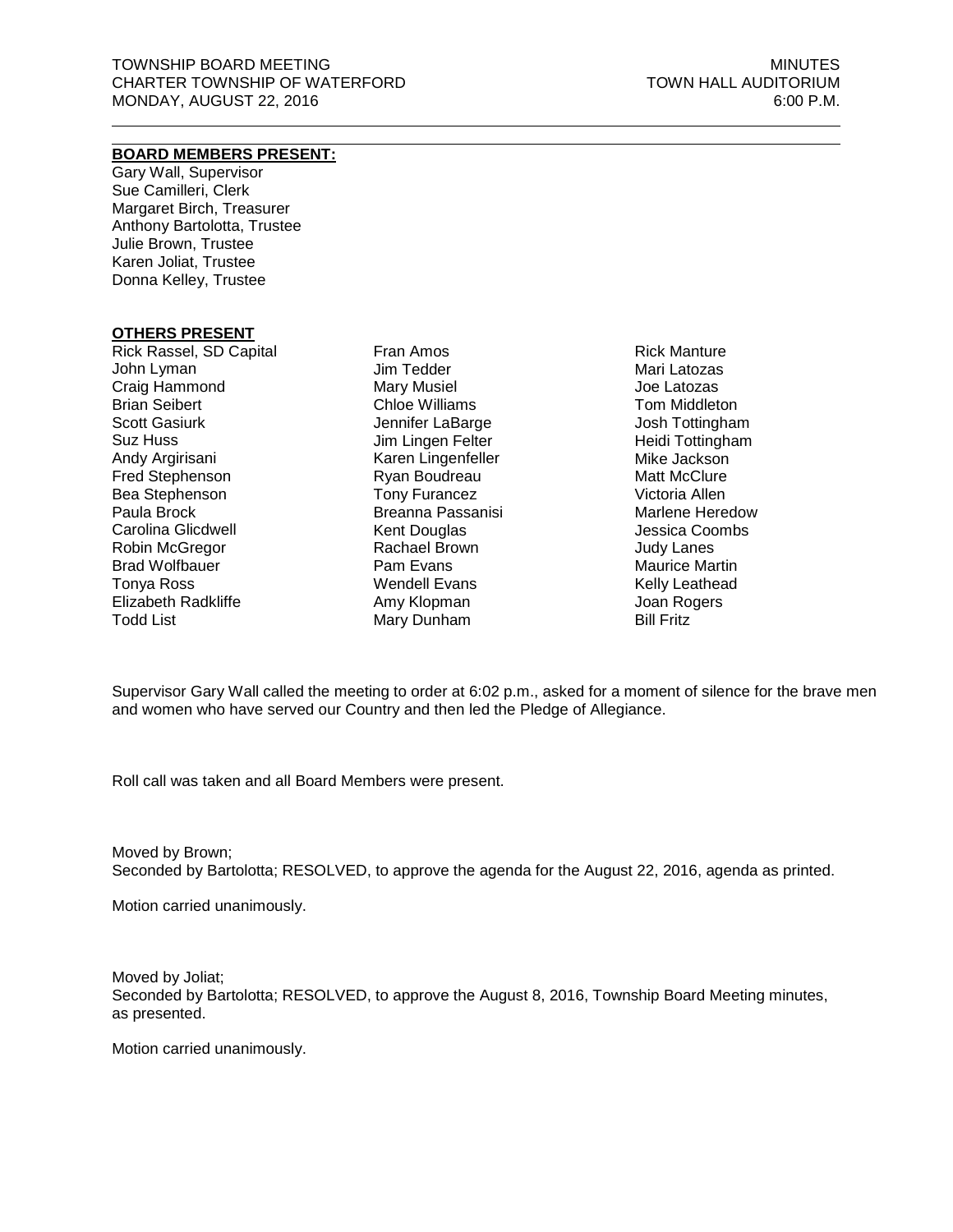Moved by Bartolotta;

Seconded by Brown; to approve the payment of the bills for August 22, 2016, as presented. A list of the bills is attached to these minutes. A roll call vote was taken.

Ayes: Wall, Camilleri, Birch, Bartolotta, Brown, Joliat and Kelley Nays: None Absent: None

Motion carried unanimously.

# **ANNOUNCEMENTS**

- 4.1 The 2016 Oakland County International Airport Air Show & Open House returns to Waterford Sunday, August 28, 2016. General admission is free, and parking is \$5 per vehicle. The Open House runs from 10:00 a.m. to 4:00 p.m. with the air show beginning at 2:00 p.m. The event also features a pancake breakfast from 8:00 a.m. - 11:00 a.m. at a cost of \$7 per adult, \$5 for children 12 and under. A variety of ride options are also available for a fee including helicopter, airplane, and open-cockpit ride in a vintage aircraft. The children's area features bounce houses and a rock wall as well as a health and safety fair. For more information, visit the airport's Facebook page at [www.facebook/oakgovairport](http://www.facebook/oakgovairport) and click on events!
- 4.2 Regular Monthly Recycling, at Town Hall, will be held on Saturday, September 3, 2016, from 9:00 a.m. until 1:00 p.m. Collection of Magazines and cardboard (shipping boxes, cereal boxes, toothpaste boxes, etc., free of food and debris and dry.) This service is provided the first Saturday of every month from 9:00 a.m. to 1:00 p.m. in the parking lot of Township Hall. No cost. Waterford Township residents and business owners only, please.
- 4.3 Waterford Township administrative offices will be closed on Monday, September 5, 2016, in observance of Labor Day. Emergency services will be available.
- 4.4 The Longest Breakfast Table, annual fundraiser pancake breakfast, will be held on Saturday, September 10, 2016, 8:30 a.m. at Fire Station 1. Join us while Waterford Police & Firefighters flip pancakes for the community! Enjoy fresh pancakes, sausage, juice, coffee and time spent with your Waterford neighbors and friends.
- 4.5 The Post Impressions Street Art Exhibition will open on Saturday, September 10that 10:00 a.m. The Exhibition will be held at the Riverwalk at Crescent Lake Rd. & M-59. More than 50 colorfully decorated posts will be installed and on display through mid-November.
- 4.6 Waterford Coalition for Youth is hosting an Arts 'n Attic Sale on Saturday, September 10, 2016, from 9:00 a.m.until 4:00 p.m. at Pierce Middle School. Exhibitors will be selling arts, crafts, home business items, trinkets and treasurers! Proceeds from booth rental support the Waterford Coalition for Youth.
- 4.7 Waterford Parks and Recreation will hold their annual Big Wheels Keep on Rollin' on Saturday, September 10,2016 from 11:00 a.m. until 2:00 p.m. Don't miss your opportunity to climb aboard some large trucks, equipment and see other unusual vehicles at this attention grabbing event. For more information or to put your equipment/vehicle on display please call Tori Heglin at 248-674-5441. There is a fee of \$5.00 per car at the gate.

# **REPORTS**

# **Cable Department – July 2016**

Moved by Camilleri, Seconded by Birch; RESOLVED, to receive the July 2016, Cable Department Report.

Motion carried unanimously.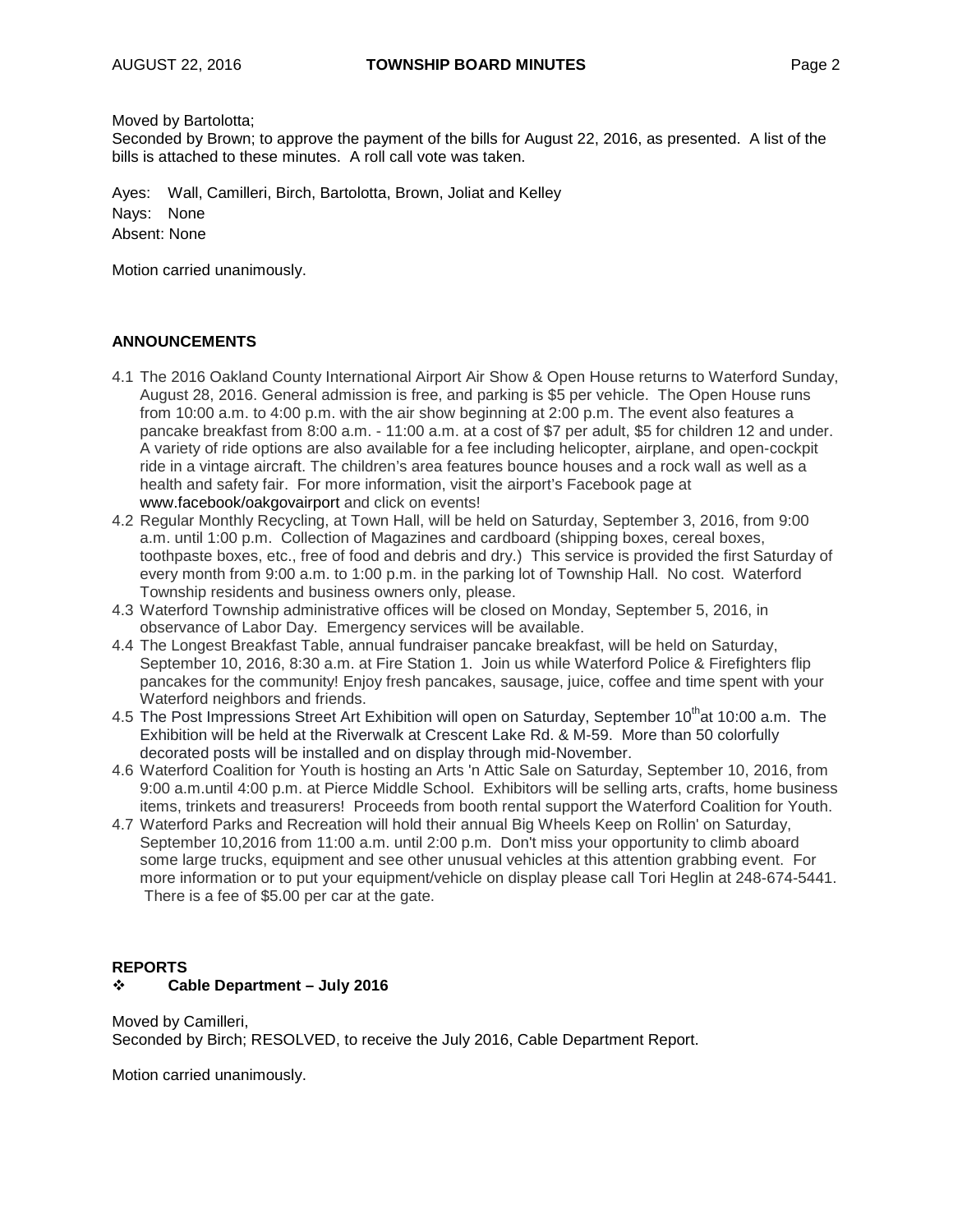Moved by Bartolotta; Seconded by Joliat; RESOLVED, to receive the June 2016, Clerk's office report.

Motion carried unanimously.

# **Development Services – June 2016**

Moved by Joliat; Seconded by Kelley; RESOLVED, to receive the June 2016, Development Services report.

# **51st District Court – July 2016**

Moved by Brown; Seconded by Bartolotta; RESOLVED, to receive the July 2016, 51<sup>st</sup> District Court report.

# **Fire Department– June and July 2016**

Moved by Bartolotta; Seconded by Brown; RESOLVED, to receive the June and July 2016, Fire Department report.

# **Human Resources Department – July 2016**

Moved by Camilleri; Seconded by Joliat; RESOLVED, to receive the July 2016, Human Resources report.

# **Treasurer's Report – July 2016**

Moved by Brown; Seconded by Camilleri; RESOLVED, to receive the July 2016, Treasurer's office report.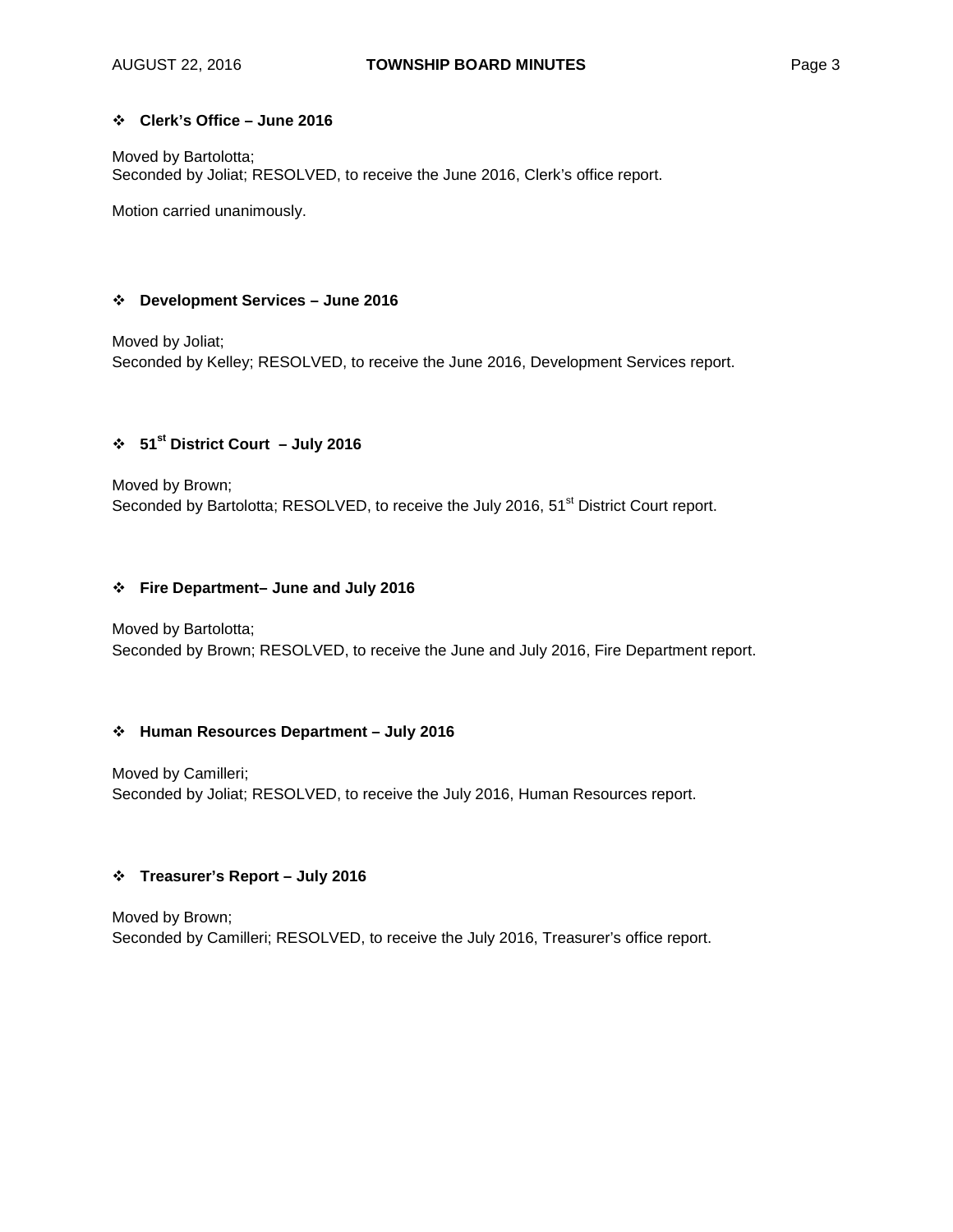### **OLD BUSINESS**

### **1. Dangerous Building Hearing –The Summit Place Mall**

The Dangerous Building Hearing started at 6:09 p.m.

Township Attorney Dovre provided the Board with the August 27, 2016, letter and submitted the Dangerous Building Resolution as requested by the Board at the August 8, 2016, Township Board Meeting. Attorney Dovre received an unsigned purchase agreement on Friday, August 19, 2016. The Purchase agreement did not indicate any financial information or the identity of the buyer. Mr. Dovre reviewed the terms of the purchase agreement and spoke with Sean Rabhar of SD Capital and Mr. Rassell, SD Capital legal counsel. Without knowing more of what the buyer of the property had in mind it is difficult to provide any guidance in regards to the time periods or approvals that would be needed from the Township. In that conversation was a suggestion that a confidential meeting between the buyer, seller and the Township Supervisor and Township Attorney Dovre be held so that they can provide that information on the purchase agreement.

Supervisor Wall agreed that the meeting needs to be completed sooner rather later as a sale of that magnitude would not take place without the buyer speaking with the Township. Attorney Dovre agreed.

Mr. Rassell, SD Capital legal counsel, stated that the developed purchase agreement that Attorney Dovre received was the latest iteration in the on-going negotiation process. The purchase agreement has not been signed by the buyer or SD Capital. It is his understanding that the buyer wishes to use a substantial portion of the existing structure of the mall in their redevelopment plan. This is subject to their due diligence and subject to the beginnings of discussions between the Township, the County, Buyer and Seller as to what this prospective development looks like; its intended purposes and use and how it can benefit both the buyer's economic interest and the benefit of the Township in a redevelopment proposal. SD Capital is here today to tell you that they are committed to pursuing this process and thinks it is in their best interest and the Township's. The buyer is serious and is in the process of setting up a confidential meeting with the Township as Mr. Dovre indicated, so the township can get a look of their proposal. The buyer does not want their plans in the public market place before they are ready to make those positions public. Based on the information he has and the process they have been engaging to try and meet as imposed at the August 8, 2016, Township Board meeting they have done a significant amount of the other work they have committed to do and they are in the process of completing the repair items that are more of the exigent type that Board asked them to comply with. Shirley Griffin, Property Manger, is here to deal with the specifics of the items they are committed to. Mr. Rassell asked that SD Capital be allowed to continue their process with their potential buyer. The buyer is not interested in pursuing this transaction if there are legal proceedings on going on to tear down the mall.

Clerk Camilleri asked what the buyer has done to secure a confidential meeting. Mr. Rassell indicated that Mr. Eric Banks, the Buyer's Broker, has been instructed to contact Supervisor Wall to set up a meeting. Supervisor Wall indicated that he spoke Mr. Banks and he would try to attend tonight's meeting but was unable to as this was his first day back from vacation.

Supervisor Wall advised the residents that the Township has worked very diligently with SD Capital to work with resolving the property. The Township would never intentionally kill a potential deal. Mr. Rassell indicated that they are doing the best they can and it was never their intent to have the property turn out this way.

Shirley Griffin, Summit Place Mall Property Manager, SD Capital, indicated that September 8, 2016, is still the target date for complying with the repair order. She indicated they are waiting to see how the proceedings go tonight.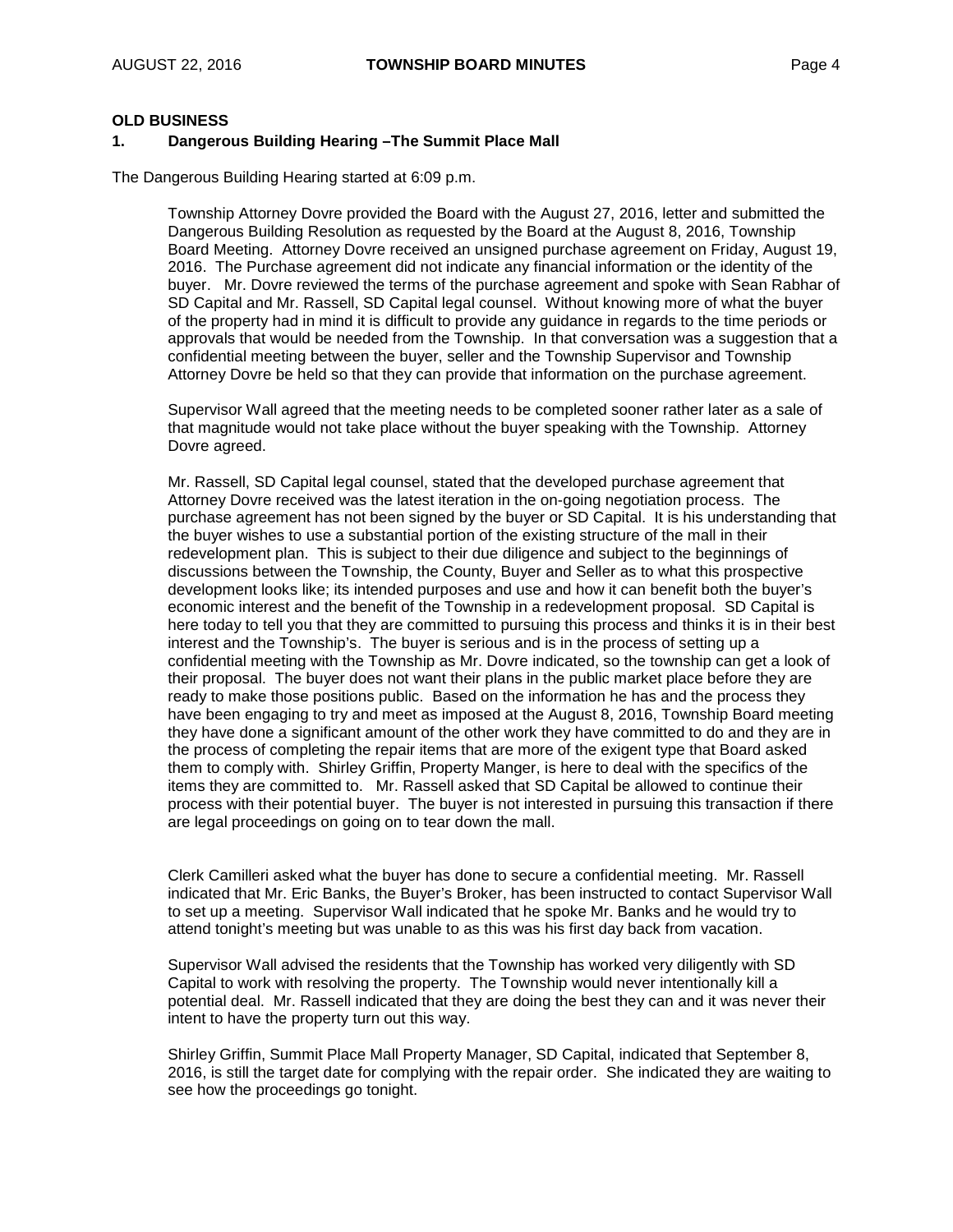#### Dangerous Building Hearing – The Summit Place Mall Continued.

Attorney Dovre advised that if the Board adopts the final resolution, as provided, and as presented, SD Capital would have 20 days to appeal their decision in Circuit Court. The other option is to adjourn the hearing for a specific purpose such as the confidential meeting between the buyer, seller, and Township. He provided the following language for a motion to do that.

A motion to tentatively approve the Dangerous Building Resolution presented by the Township Attorney on August 17, 2016, except for the dates in paragraphs 3, 4 and 5 and adjourn the hearing to Monday, September 26, 2016, for the Board to consider making is final Dangerous Building Decision andOrder by adoption of a Resolution that specifies October 17, 2016, or some other later date or dates in paragraphs 3, 4, and 5 of the Resolution, to allow time for a confidential meeting between SD Capital, the Buyer and Township Representatives and Attorney's that must occur by September 21, 2016 and for the Township Attorney to review and advise the Board on the existence and non-monetary terms and conditions of a binding purchase agreement for a sale of the property.

Trustee Bartolotta asked if the Buyer or a Buyer's Representative/Broker would be attending the meeting. Attorney Dovre stated it would be most likely a Buyer's Representative. The main point is for the Township to gain an understanding of specifically what is being contemplated to have the ability to determine if that can be meshed with the dangerous building case and how he can properly advise the Board. As Supervisor Wall stated, we don't want to inadvertently kill a deal but we need to have information to avoid doing that.

Supervisor Wall stated that a Dangerous Building Order has been issued and we need to do our due diligence to follow up on it but at the same time if something is pending he doesn't see another five (5) weeks will hurt and Attorney Dovre agreed that he did not see a negative in the delay.

Clerk Camilleri wanted to move to tentatively adopt the Resolution that will demolish the building but adjourning it until the  $2^{nd}$  meeting in September and between now and then the Buyers must meet with the Township to a) know that there is really a buyer and b) to know that they can really do what they want to do. Five (5) weeks is not a long time to wait to potentially avoid killing a deal.

The public hearing closed at 6:33 p.m.

Moved by Birch,

Seconded by Kelley; RESOLVED, to tentatively approve the Dangerous Building Resolution presented by the Township Attorney on August 17, 2016, except for the dates in paragraphs 3, 4 and 5 and adjourn the hearing to Monday, September 26, 2016, for the Board to consider making is final Dangerous Building Decision and Order by adoption of a Resolution that specifies October 17, 2016, or some other later date or dates in paragraphs 3, 4, and 5 of the Resolution, to allow time for a confidential meeting between SD Capital, the Buyer and Township Representatives and Attorney's that must occur by September 21, 2016 and for the Township Attorney to review and advise the Board on the existence and non-monetary terms and conditions of a binding purchase agreement for a sale of the property; a roll call vote was taken.

Ayes: Wall, Camilleri, Birch, Bartolotta, Brown, Joliat and Kelley Nays: None Absent: None

Motion carried unanimously.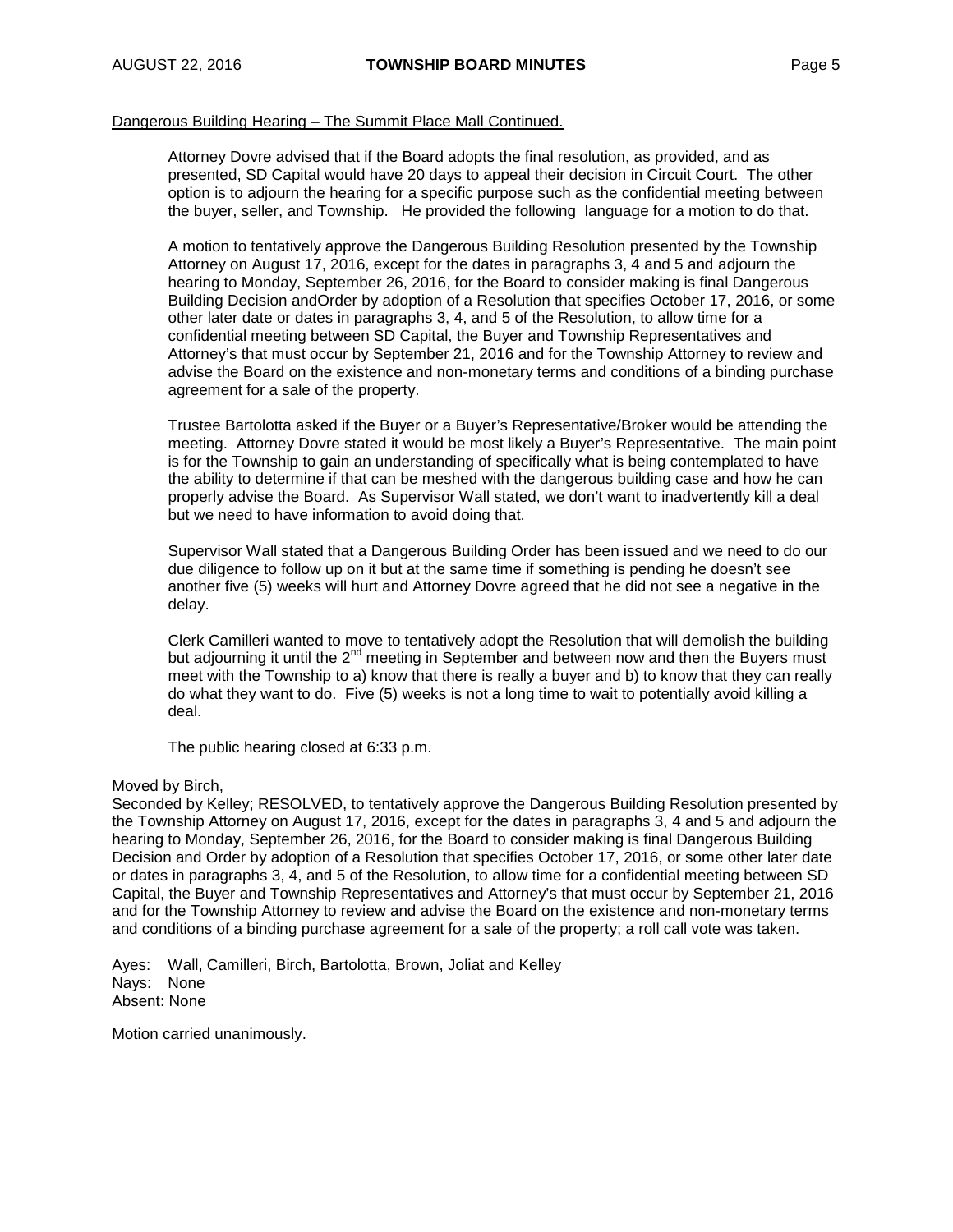Clerk Camilleri stated that this amendment simply adds definitions and standards from the UKC and AKC and it is not a rewriting of the entire ordinance.

Township Attorney Gary Dovre stated that it adds definitions and terms and procedural protections.

The following residents addressed the Board:

 Adam Duberstein, 3980 Baybrook– Mr. Duberstein is an educator and graduate student with a professional interest. He is conducting research on Ordinances, similar to the Animal Regulations Ordinance Amendment. He would like to see what scholarly social science that was research used to change the existing Ordinance. It is his experience that policies put together in haste end up causing more harm than good. He has concerns regarding Township approved veterinarian, who will be deciding which veterinarian will be approved, who will be paying for the cost of the Vet services. How would the term pit bull be defined? Is it a DNA test with more than 51% pit bull terrier or is it based on the physical characteristics of the dog? Requests the Board not adopt this but look at a Responsible Pet Ownership Ordinance? He is willing to meet with any of the Board. How will the information used to change the ordinance be available to residents?

Township Attorney Gary Dovre clarified a Township Approved Veterinarian is a Licensed Veterinarian in the State of Michigan in good standing that has acknowledged receipt of the Township Ordinance definitions and breed standards that are defined in the Ordinance and has agreed that if asked to examine a dog that they will apply those standards and definitions when doing so. These proposed amendments are a result of discussions with Supervisor Wall, Chief Underwood, Deputy Chief James, Margaret Scott, Township Prosecutor, Lou Feurino - Township Risk Manager and himself. Attorney Dovre stated that he drafted the Ordinance and clarified that the cost of the Veterinarian exam is the cost of the resident. The Ordinance does not talk about DNA but rather the physical characteristics of the dog.

Trustee Brown, asked for clarification if the resident's Veterinarian states that it is not a Pit Bull and the Township Veterinarian states it is. Attorney Dovre advised thatthe Township may not proceed to Court unless a 2<sup>nd</sup> Officer and a different Veterinarian states the dog is a pit bull. Trustee Brown asked what happens if they get additional complaints (from neighbors, etc.). Attorney Dovre stated that the original affidavit has to provide photographs of the dog and state the characteristics to confirm what dog was examined. The Police Dept. would be able to see the prior affidavits and respond to subsequent complaints from the original affidavit. Once a dog is certified not a pit bull it cannot be taken to court unless a second, Township Approved Veterinarian, states that it is one.

- Ann Roth, Resident of Sylvan Lake, she feels she has a vested interest as she owns 3 Camp Bow-Wow, the nation's largest chain of dog day care and boarding facilities. She has between 200-300 animals under her care. 10% are pit bulls. You would hear about it if there were problems. She would like to point out that there are several flaws in the Ordinance. There is confusion – It omits a bull terrier or a staffshire bull terrier omitted in chapter 3 but in the definitions.
- Danielle Barnham, 5870 Shetland Way, The motto on the website states no boundaries, but this Ordinance places boundaries. She would like to see the Ordinance Repealed and replaced with a Responsible Pet Ownership Ordinance.
- Josh Tottingham, 1447 Sherwood Forest Ct., Why wouldn't the Ordinance replaced with a vicious dog ordinance? Why are we discriminating against one breed? Supervisor Wall stated that we are bringing clarification. Mr. Tottingham asked what it takes to change the Ordinance.
- Rick McIntyre, 2570 W. Walton Blvd. He is a victim of the Dog law. There are Veterinarians that would be approved by the Ordinance that state they have characteristics of a pit bull and it took a DNA test to prove that he was not a pit bull. If you want to keep the rule and the owners Veterinarian states that it is not a pit bull than pay for all of the testing. It costs him over a thousand dollars and time from work. His dog has never harmed a person.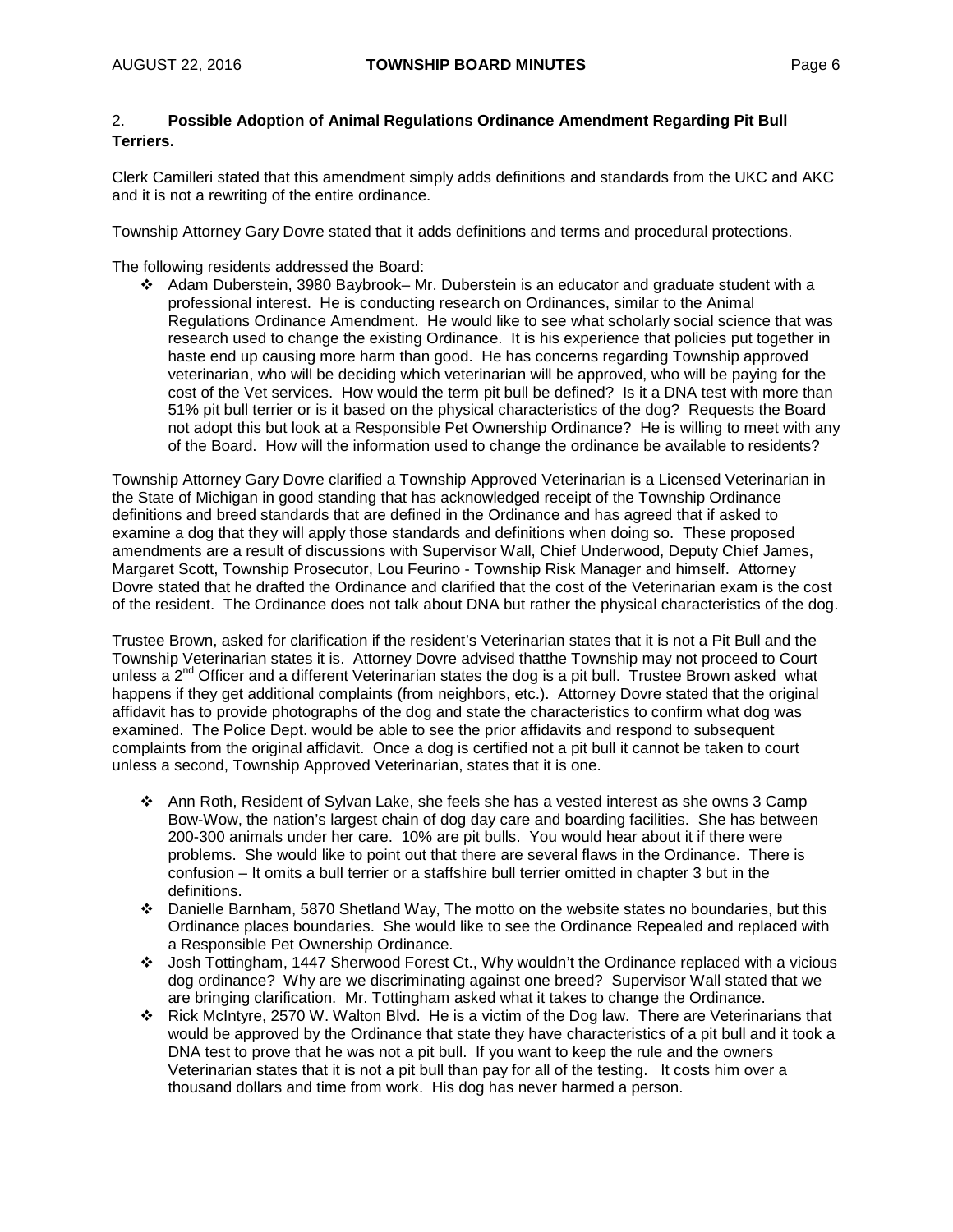- Felicia Danielson, 247 N Winding, she recently moved into Waterford with her family. Research shows that the breed restriction ban does nothing for a community, would like to see a Responsible Pet Ownership Ordinance. What are the facts that make you feel the Pit Bull needs to be banned?
- Marcella Sawyer, 3006 Barker Dr., she supports a Responsible Pet Ownership Ordinance vs. a Ban. Stated different psi for animal bites. She would like to know where we received our information from.
- Rachael Brown, Pauline Dr, Township Approved Veterinarian for years, neighbors complain would she need to take the dog to the vet or would her vaccination record work? If not, why? Attorney Dovre stated that the Ordinance calls for an Affidavit, from a Township Approved Veterinarian, which is certified, under oath. Trustee Brown stated that the certificate from the Veterinarian, to get a dog license, states the dog breed. What about a dog from a shelter? The information states a boxer mix but a neighbor calls stating it's a pit bull. Trustee Joliat stated that before adopting take the affidavit before adopting an animal. Ms. Brown feels that this should wait before adopting this Ordinance.
- Matthew Muddle, 4328 Filer, Thanked the Board and Police Department for the hard work they do. He believes that this amendment is making more paperwork for them. He believes it would be easier if there is a chained dog Ordinance.
- Kelly Leathead, 1066 Premont Ave., She loves Waterford and has been here since 2008 and considers Waterford her home. What references that you can cite that the Ordinance is based on? She would like to know that the Township Ordinance is based on reasonable information. Would it be more reasonable to have a Responsible Pet Ownership Ordinance?
- Michael Jackson, 105 S Avery, Are Police Officers animal control officers? How are the Police Officers being educated? Supervisor Wall stated that there are visual characteristic in the Ordinance. It is part of a Police Officers job to enforce the Township Ordinance. He's had boxers his whole life. He would have a pit bull if it wasn't for the ban. The Township should have a Responsible Pet Ownership Ordinance.
- Michelle Coltson, lived in Waterford for 42 years. She believes that the Ordinance is way out of date. Please give them the opportunity to remove the pounds of pressure per square inch in the Ordinance. She stated that she's had play dates with pit bulls and has had to reschedule them.
- Craig Maple, Waterford Resident, he believes that something needs to be looked how these animals are trained versus the type of dog. Should we ban guns because they can be dangerous? Please consider looking at this from a different point of view.
- Vaughn Wagner, 2510 Silverside, Mr. Wagner has stated that the Ordinance was based on an article from 1987. The bite force came from Human Society personnel. He stated that the Ordinance was written very well and commends the work of the Attorney and Board members. He agrees that the affidavit is the correct way to go. Our Ordinance does work.
- $\div$  Terry Hodskins, Waterford Resident, there is a lot of confusion as what as to what is to be done. She believes that the Waterford Approved Township Veterinarian is confusing people. She questioned if they can go to court and prove they are not a pit bull via DNA? She would like to see the ban lifted. Clerk Camilleri stated that the Ordinance defines what an approved Veterinarian is and is not a specific Veterinarian.
- Mark Breimeister, 671 Bow Ln, and a Board Member of the Detroit Dog Rescue, He feels that the Ordinance should go away. He invited the Board to the visit the Detroit Dog Rescue to see how the dogs truly are. He stated that small dogs can be aggressive. Pit bulls can be trained properly and become family members.
- Marsha Schubert, Not a resident but is a Vet Technician for Waterford Veterinarian Hospital. She stated that WVH did complete some evaluations for Walt Bedell, former Township Prosecutor, and they are not the only Veterinarian that Walt Bedell used as she had a Rottweiler examined by another veterinarian. She is speaking up for WVH as they are licensed and qualified. She doesn't believe that it is in any ones best judgment to go by a picture. WVH followed the Ordinance and never stated that a dog needed to be put down.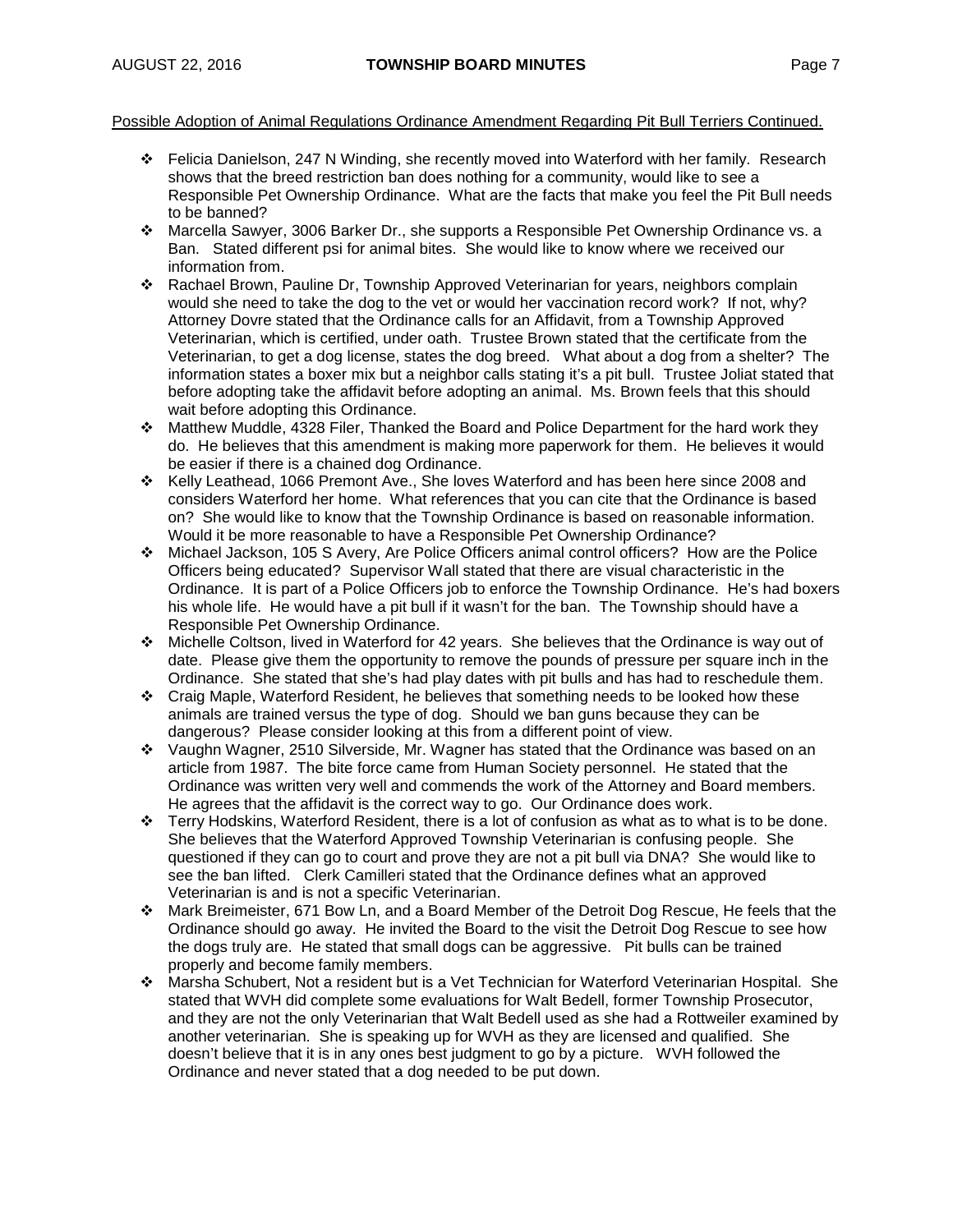- Coleal Williams, 2255 Overridge Ave, She asked what the citizens can do to get the Ordinance removed? Supervisor Wall stated to contact an attorney and get together a fact based presentation that would convince the Board to change the Ordinance.
- Christina Renaldi, Detroit Dog Rescue Executive Director, Thanked the Board for bringing everyone together and for leading. She wants to be sure that everyone is safe. She was happy to see the Residents of Waterford to take a risk and to remove the Ordinance. She appreciates the rewording but would like to see the Ordinance Removed. Please think about it and make it a dangerous dog ordinance.
- State Rep. Jim Tedder Wanted to provide an update of SB 239 which passed out of the Senate (26-11) and is in committee on the House and would pre-empt local ordinances that are breed specific.
- Kari McGowan, Michigan Political Action Committee for Animals. With a Responsible Pet Ownership Ordinance the Officers would be enforcing cruelty and vicious dogs that they are already enforcing, it just won't be breed specific. They work with communities to rework their ordinances as they did in Hazel Park. It is wrong to be asking the Veterinarian to visually identify a dog. She feels that it will not end until a court decision.
- Victoria Allen, 2233 Kohler. She spent 2 weeks all over the United States. In every state they stopped in they spoke with Veterinarians, Local Boards regarding pit bulls. She will provide facts on pit bulls if you would like. Communities that lifted the ban had less aggression from dogs and neighbors. Please go to the Michigan State Board and USD Veterinarian. Please think about the Ordinance before you vote tonight.
- Debbie Dunn, Clarkston Resident and Volunteers at a rescue in Clarkston. Her biggest problem is with visual and characteristics. If it is a nice dog why can't we have a temperament testing vs. automatically removed from the Township?
- Mary Dunham, 2570 W. Walton. Based on description her dog is deemed a pit bull. She had DNA testing and there is not one ounce of pit bull in it. She doesn't think that description is the answer. She never took it to her own Veterinarian not a Township Veterinarian. She was ticketed under the Ordinance. Three years ago she paid \$550.00 to an Attorney and submitted a Responsible Pet Ownership Ordinance and the Board did nothing with it.
- Suzanne Huss, Oakhurt, IN, she owns a full blooded pit bull. She has been move to Waterford but first has to wait for her 10 year old dog to die or have the ban lifted. She cannot wait to move here and the Township is beautiful.
- Donna Wall, 3450 Alco Dr. February 22, 2016, Terry Hodskins asked you to bring about stability and due process for dog owners in Waterford concerning pit bulls. At that meeting Supervisor Wall stated that from that day forward he would work on setting up one set of rules for everyone to follow when enforcing the pit bull ordinance. She believes that they are here for tonight not to change the ordinance so that pit bulls are not banned anymore but to make the system fair for everyone. If there were any questions about her dog she would be proactive to have the affidavit complete by her licensed veterinarian.

At Supervisor Wall's request, Attorney Dovre responded with clarifications in response to questions that the public had asked.

- Kenny VanHorn, Waterford Resident, he is concerned that the police officers will not be trained. He feels that they should be properly trained.
- Joe Latozas, Waterford Resident, his family members are dog lovers. The pit bulls are great protection for ladies and children. He believes that pit bulls can be dangerous and has seen the news report attacks on their family members.
- Andrea Sadler, Waterford Resident, she has been bit by a Bichon Frise, and a German Shepherd. Please consider removing the ban as any dog could be banned.
- Roxanne McKee, Bender Ave., She stated that dogs should not be judged on their appearances.
- Amanda Walsh, former Resident stated she has worked with dogs for 10 years and stated that she cannot identify a pit bull to this day. How can we take the word of a Veterinarian?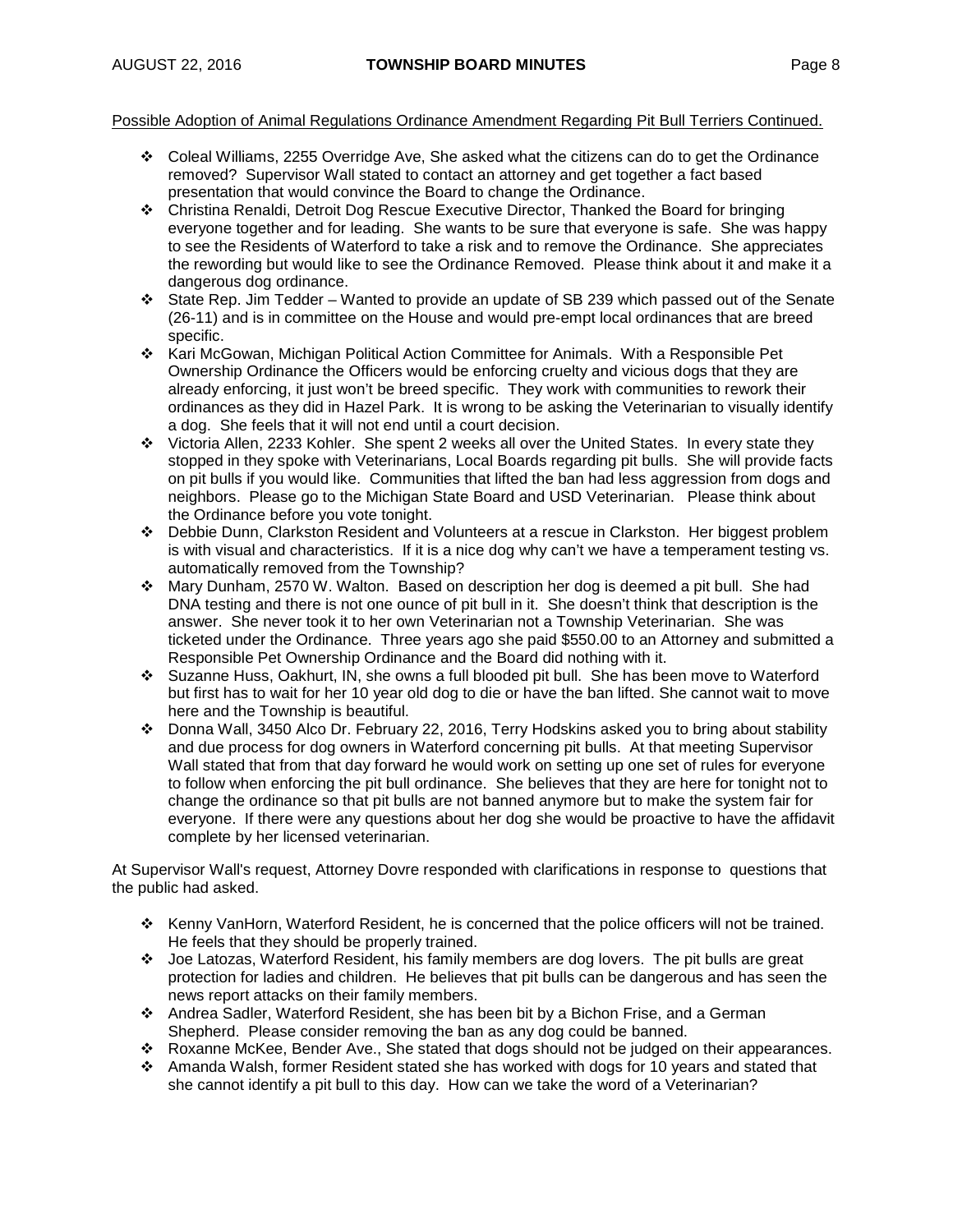Mary Bijou, Waterford Resident, She found it interesting that there is a vicious animal ordinance on the books therefore, that the pit bull ban is not necessary. She is in favor of removing the ban.

Clerk Camilleri stated that there was never any intent on removing the ban. The intent was to clarify the procedure and feels that the Township Attorney has made the necessary changes.

#### The following memo was received from Township Attorney Gary Dovre.

The Ordinance Amendment presented with this letter is for possible introduction at your August 8, 2016, meeting. As indicated in the title, the purpose of this Ordinance is to update, correct, amend, and add definitions, and amend determination guidelines related to the existing prohibition on the ownership, possession, or maintenance of Pit Bulls in the Township. That prohibition would not be changed with the adoption of this Ordinance.

The marked up version of the Ordinance (which does not include the updated Appendices A, B and C) highlights changes to the existing text in Ordinance Sections 3-001 and 3-024. The clean version of the Ordinance, which includes the proposed changes and new Appendices A, B and C, is the version you would be introducing if you choose to do so, with or without changes.

The following outline of the proposed Ordinance Amendment may be of assistance in your consideration.

#### **Section 3-001 Definitions**

- Animal control officer the expanded definition would allow the Township to turn to non-Township animal control officers for corroboration in making determinations or verifications that a dog is a Pit Bull subject to the ordinance prohibition.
- Pit Bull or Pit Bull Terrier the American Kennel Club (AKC) provides the breed standards for American Staffordshire Terriers and Staffordshire Bull Terriers, with the United Kennel Club (UKC) providing the breed standards for American Pit Bull Terriers. During the 2014 recodification of the Ordinances, the UKC reference for American Pit Bull Terriers was mistakenly changed to AKC. This amendment corrects that error and provides current breed standards from the AKC and UKC websites for each of the three breeds as Appendices A, B and C.
- Substantially conform is a term used in the current ordinance definitions of Pit Bull or Pit Bull Terrier. This amendment defines that phrase as being a dog that meets the majority of the specific standards for a breed.

Township approved veterinarian – this is another phrase in the current ordinance that was not defined, but was believed to describe one or more specific veterinarians the Township had approved in advance to perform examination of dogs for Pit Bull identification purposes. This definition allows any licensed veterinarian in good standing

> • to be a "Township approved veterinarian." To have that status, a veterinarian needs to have a copy of and agree to apply the ordinance definitions and breed standards in examining dogs for Pit Bull identification purposes.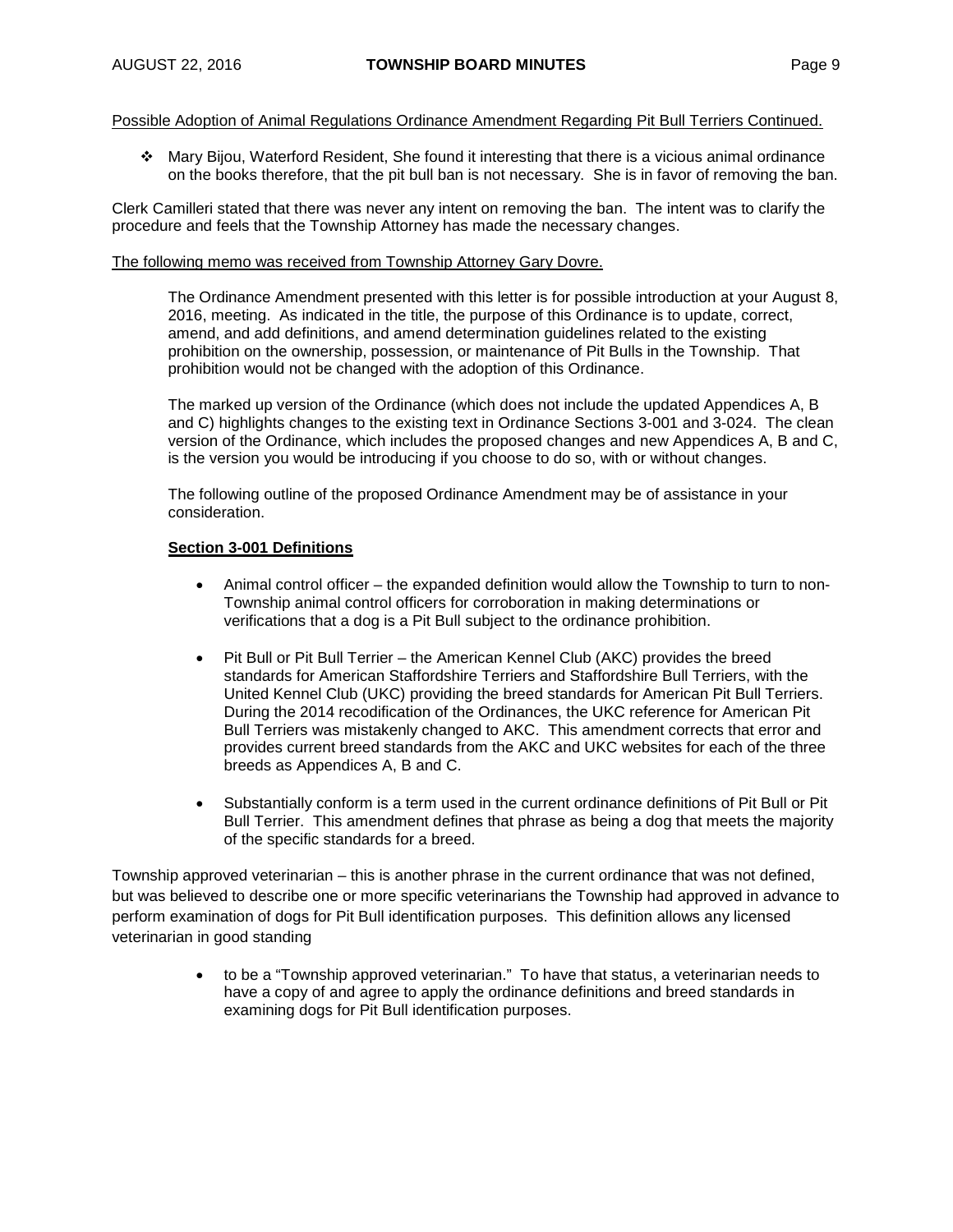#### **Section 3-024 Pit Bull Determination Guidelines**

The focus of the amendments to this section is on the process to be followed by the Township and available to a dog owner prior to issuance of any court citations, tickets or complaints.

Subsection (a) provides for initial determinations by an animal control officer that a dog may be a prohibited Pit Bull.

Subsection (b) specifies what is required for a positive identification of a dog as a Pit Bull and calls for issuance of a notice of violation that specifies the allowed time for a dog to be removed from the Township or for the owner to challenge the notice of violation, with that option to be explained in the notice of violation.

Subsection (c) is a new provision that allows a dog owner the opportunity to challenge a positive Pit bull identification by the Township and to support that challenge by an affidavit from a "Township approved veterinarian," the required contents of which are spelled out in the ordinance.

Subsection (d) provides that if a Township approved veterinarian affidavit certifies that an examined dog is not a Pit Bull, the Township may not proceed with issuance of a court citation, ticket or complaint unless the animal control officer's positive identification of the dog as a Pit Bull is verified in writing by another animal control officer and a different Township approved veterinarian.

Although changes are shown in Subsection (e), they are not substantive, with the new last sentence having come from the prior text of Subsection (d).

These proposed amendments were the result of discussions with Mr. Wall, Chief Underwood, Deputy Chief James, Margaret Scott, and Lou Feurino. If you are satisfied with the amendments, the appropriate motion would be to introduce the Animal Regulations Ordinance Amendment and schedule it for possible adoption at a designated future Township Board meeting.

#### **CHARTER TOWNSHIP OF WATERFORD ORDINANCE NO. 2016-003**

#### **ANIMALREGULATIONS ORDINANCE AMENDMENT**

An Ordinance to update, correct, amend, and add definitions, and amend determination guidelines related to pit bull terriers, in the Animal Regulations in Chapter 3 of the Waterford Charter Township Code.

THE CHARTER TOWNSHIP OF WATERFORD ORDAINS:

#### **Section 1 of Ordinance**

The definitions of Animal Control Officer and Pit Bull or Pit Bull Terrier in Section 3-001in Article I of Chapter 3 of the Waterford Charter Township Code are amended, and new definitions of Substantially conform and Township approved veterinarian are added to read as follows:

#### **Sec. 3-001. Definitions**

*Animal Control Officer* means a Township official, employee, or contractor authorized by the Township Board to enforce the provisions of this Chapter who: (i) satisfies the minimum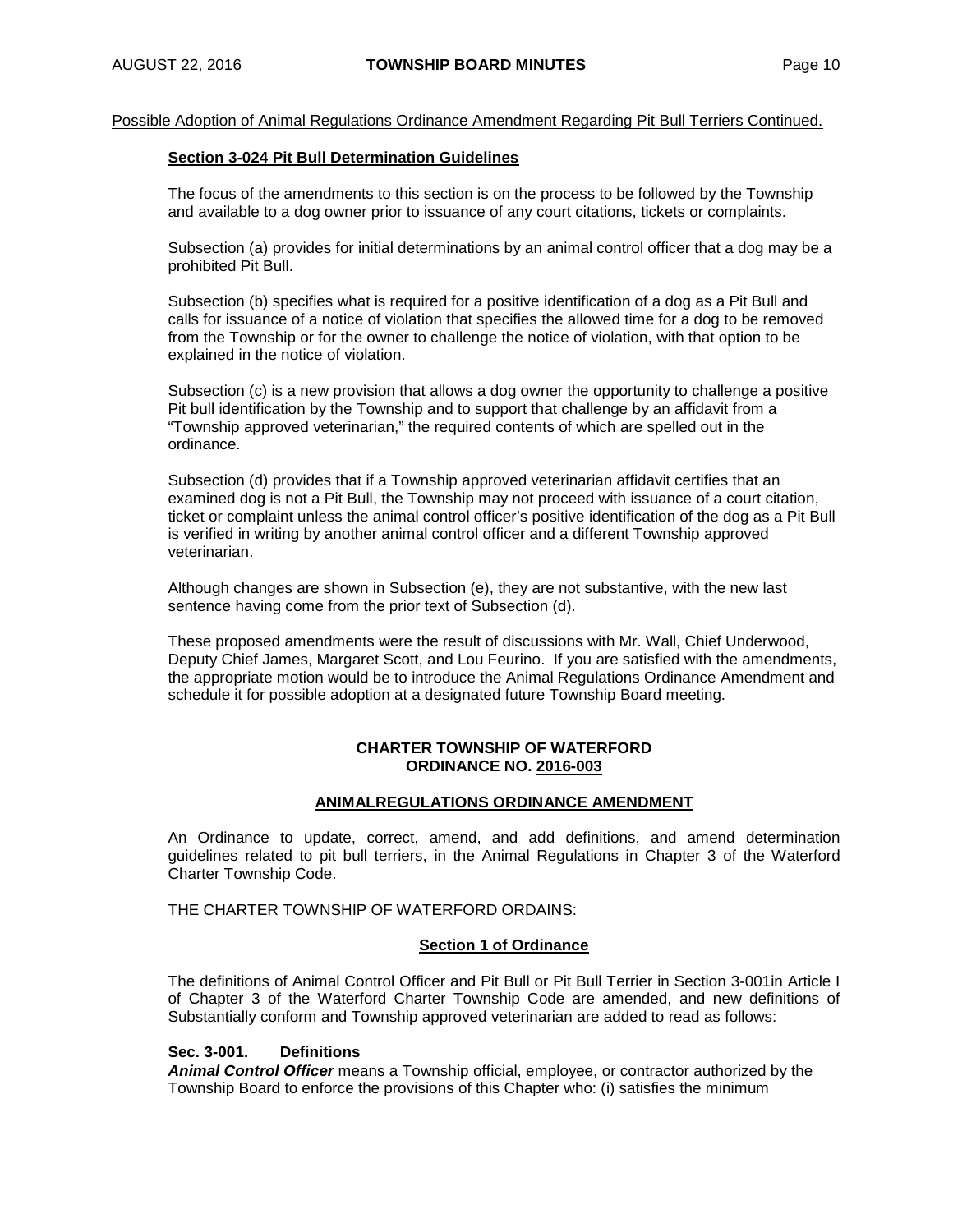requirements for physical, educational, mental and moral fitness for an animal control officer, and (ii) is a police officer, has served as an animal control officer for at least 3 years, or has completed a minimum course of study of not less than 100 instructional hours as prescribed by the State Department of Agriculture for animal control officers. For determinations or verifications under Section 3-024, but not for issuance of citations or notices of violations, animal control officer also means an animal control officer approved by the State Department of Agriculture as having satisfied the minimum employment standards in MCL 287.289b.

*Pit Bull or Pit Bull Terrier* means any dog which exhibits those phenol typical characteristics which:

- (1) Substantially conform to the breed standards established by the American Kennel Club for American Staffordshire Terriers that are part of this Ordinance as Appendix A, or Staffordshire Bull Terrier that are part of this Ordinance as Appendix B; or,
- (2) Substantially conform to the breed standards established by the United Kennel Club for American Pit Bull Terriers that are part of this Ordinance as Appendix C.

*Substantially conform* means that the characteristics of the dog, essentially and without material deviation or qualification, meet a majority of the specific standards for a breed in Appendices A, B, or C, so as to predominate. Technical deficiencies in a dog's conformance to one or more breed standards shall not be construed to indicate that the subject dog is not a "pit bull terrier" under this Article.

*Township approved veterinarian* means a veterinarian licensed to practice in the State of Michigan whose license has not been suspended or revoked at the time of an examination of a dog, who in an affidavit provided under Section 3-024(c), acknowledges that the veterinarian has a copy of, has read, understands, and in the examination of a dog, has applied the definitions of "Pit Bull or Pit Bull Terrier" and "Substantially conform" in this Section, and the breed standards for American Staffordshire Terriers, Staffordshire Bull Terriers, and American Pit Bull Terriers in Appendices A, B, and C.

# **Section 2 of Ordinance**

The Appendices to Chapter 3 of the Waterford Charter Township Code are amended by replacing the existing Appendix A with Appendices A, B, and C that are attached to and part of this Ordinance Amendment.

# **Section 3 of Ordinance**

Section 3-024in Article III of Chapter 3 of the Waterford Charter Township Code is amended to read as follows:

# **Sec. 3-024. Pit bull terrier determination guidelines.**

The following procedures and standards shall be used by all animal control officers in determining whether a particular dog is subject to the prohibition in Section 3-023.

(a) An animal control officer will initially determine why the dog is being considered as possibly prohibited. Factors that may be considered include, but are not limited to the following or a combination of the following:

- (1) Registration or licensing as a pit bull terrier.<br>(2) Identification as a pit bull terrier by an owner
- Identification as a pit bull terrier by an owner of the dog.
- (3) Identification as a pit bull terrier by an animal control officer pursuant to the procedures set forth in this section.
- (4) Identification as a pit bull terrier by a licensed veterinarian or in veterinary records for the dog.

(b) If the initial determination under subsection (a) is that a dog appears to be prohibited by Section 3-023, positive identification of the dog as prohibited by that Section shall be by an animal control officer based on one or more of the following: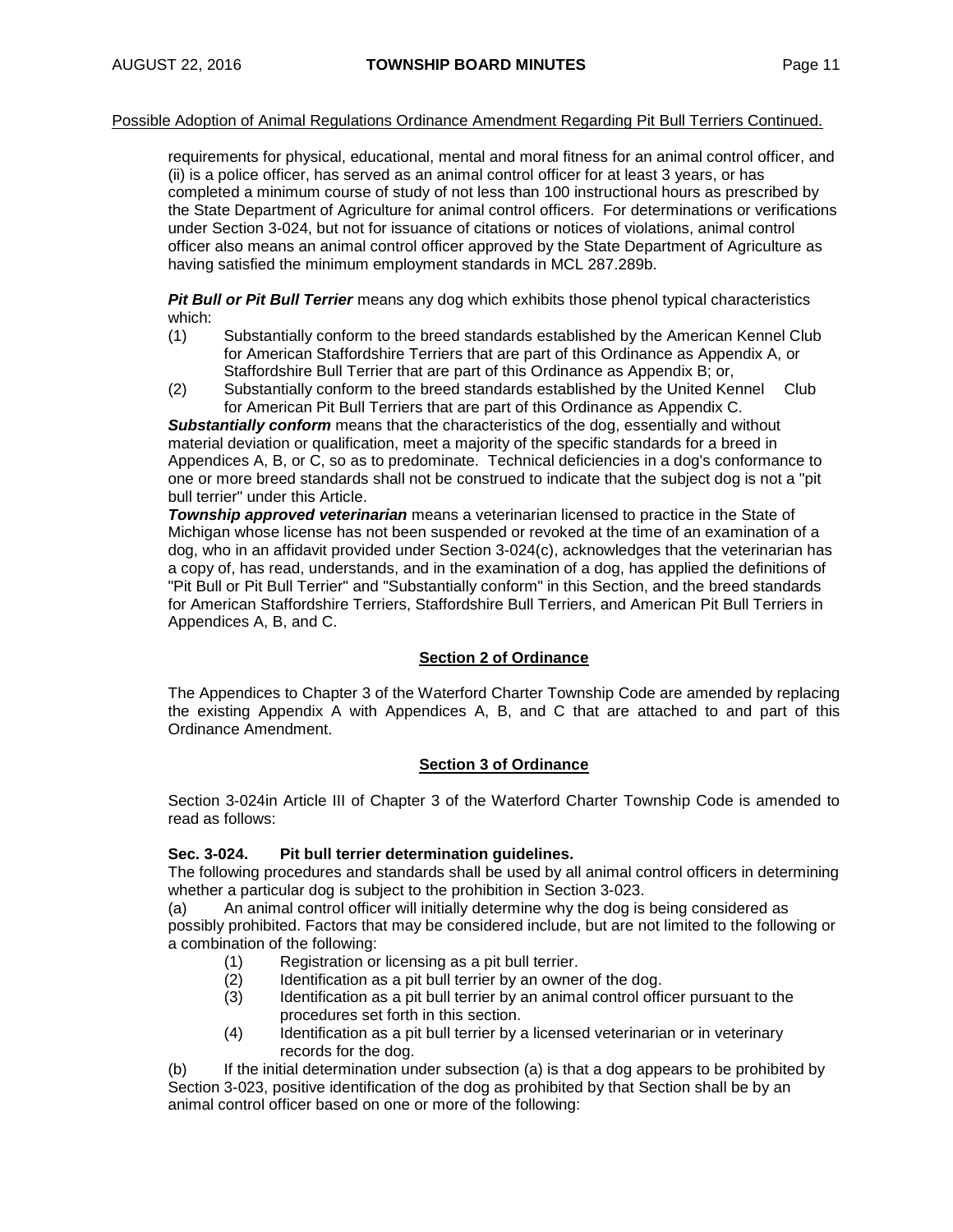- (1) Verification by the animal control officer that the dog substantially conforms to the breed standards in Appendices A, B, or C based on physical observation of the dog.
- (2) Personal and professional experience of the officer in having observed known pit bullterriers in the past.
- (3) Identification as a pit bull terrier by an owner of the dog.

(4) Written verification by a licensed veterinarian or veterinary records for the dog. Written notice of the animal control officer's positive identification of a dog as prohibited by Section 3-023 shall be provided to each known owner of the dog by issuance of a notice of violation that specifies a time for the dog to be removed from the Township or for the notice of violation to be challenged as provided in subsection (c), a written explanation of which shall be provided with the notice of violation.

(c) Within the time specified in a notice of violation of Section 3-023, if an owner of the dog denies or wants to dispute that the dog is a pit bull, the owner may support that denial or dispute by submitting a Township approved veterinarian affidavit on or in a form approved by the Township that complies with the following requirements:

- (1) Is under oath and penalties of perjury.
- (2) Contains information confirming that the veterinarian meets the standards to be a Township approved veterinarian as that term is defined in Section 3-001.
- (3) Is based on a personal examination of the dog by the veterinarian on a date that is specified.
- (4) Specifically identifies the dog examined and attaches photographs of the dog taken on the date of the examination.
- (5) Acknowledges that the veterinarian has a copy of, has read, understands, and has applied the definitions of "Pit Bull or Pit Bull Terrier" and "Substantially conform" in Section 3-001, and the breed standards for American Staffordshire Terriers, Staffordshire Bull Terriers, and American Pit Bull Terriers in Appendices A, B, and C in the examination of the dog.
- (6) Certifies to the Township, based on the examination and application of the Ordinance definitions and breed standards, that the dog examined is not a Pit Bull or Pit Bull Terrier, and identifies the specific breed standards that the dog does not substantially conform to.

(7) If the dog is certified as not being a Pit Bull or Pit Bull Terrier, identifies the dog's breed.

The examination of a dog by a Township approved veterinarian under this subsection, as an optional opportunity to the owner, shall be arranged by and at the expense of the owner even if the dog is certified to not be a Pit Bull or Pit Bull Terrier.

(d) An animal control officer shall not proceed with issuance of a court citation, ticket, or complaint for a violation of Section 3-023 to an owner of a dog that has been certified as not being a Pit Bull or Pit Bull Terrier in a Township approved veterinarian affidavit submitted under and in conformity with subsection (c) unless the officer's identification of the dog as a pit bull is verified in writing by:

- (1) Another animal control office as substantially conforming to the breed standards in Appendices A, B, or C; and
- (2) A different Township approved veterinarian.

(e) All animal control officers involved in enforcing Section 3-023, shall be familiar with and consult the breed identification standards in Appendices A, B, and C, and shall become familiar with the pit bull terrier, as defined, by reference to photographs, physiological diagrams and breed behavior patterns. If an officer cannot determine the predominate breed of the dog in question as pit bull terrier, the dog shall not be subject to the prohibition in Section 3-023 unless the dog is later positively identified as a pit bull by a Township approved veterinarian.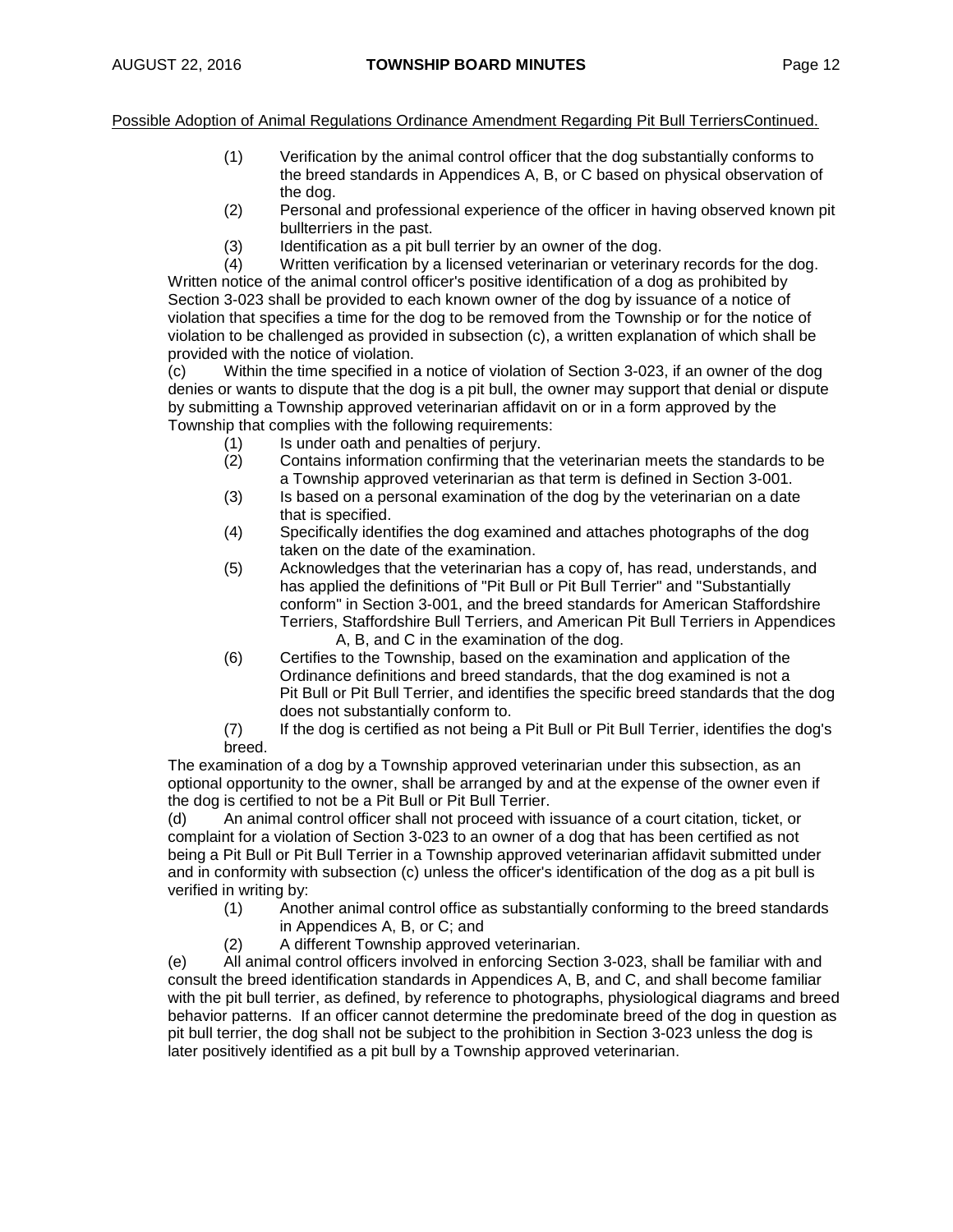#### **Section 3 of Ordinance**

Should any section, subdivision, sentence, clause or phrase of this ordinance be declared by the Courts to be invalid, the same shall not affect the validity of the Ordinance as a whole or any part thereof other than the part as invalidated.

#### **Section 4 of Ordinance**

This Ordinance shall take effect immediately upon publication.

#### **CERTIFICATION**

I certify that this Ordinance was adopted by the Board of Trustees of the Charter Township of Waterford at a regular meeting held on  $\sim$  . 2016.

# CHARTER TOWNSHIP OF WATERFORD

\_\_\_\_\_\_\_\_\_\_\_\_\_\_\_\_\_\_\_\_\_ By: \_\_\_\_\_\_\_\_\_\_\_\_\_\_\_\_\_\_\_\_\_\_\_\_\_\_\_\_\_\_\_\_\_\_\_\_\_

Date **Sue Camilleri, Township Clerk** Sue Camilleri, Township Clerk

Moved by Camilleri,

Seconded by Joliat; RESOLVED, to adopt the Animal Regulations Ordinance Amendment regarding Pit Bull Terriers as presented and schedule for adoption at the August 22, 2016, Township Board Meeting; a roll call vote was taken.

Ayes: Wall, Camilleri, Birch, Brown, Joliat and Kelley Nays: Brown Absent: None

Motion carried.

#### **NEW BUSINESS**

#### **1. Vacant DPW Information Systems Administrator Position.**

The following memo was received from Louis F. Feurino.

In response to the desire of Mr. Fritz, DPW Director, to hire a DPW IS Administrator, I request that the Township Board approve the hiring of Mr. Frank Fisher to this position.

Mr. Fisher recently left employment with the Township and his separation has left the Township in need of a person with his skills. Mr. Fisher and Mr. Fritz discussed the possibility of his returning to the position. An agreement was reached, pending the approval of this Board.

The position will not require an amendment to the DPW budget; with recent staffing changes the DPW budget with remain either neutral or maybe slightly stronger.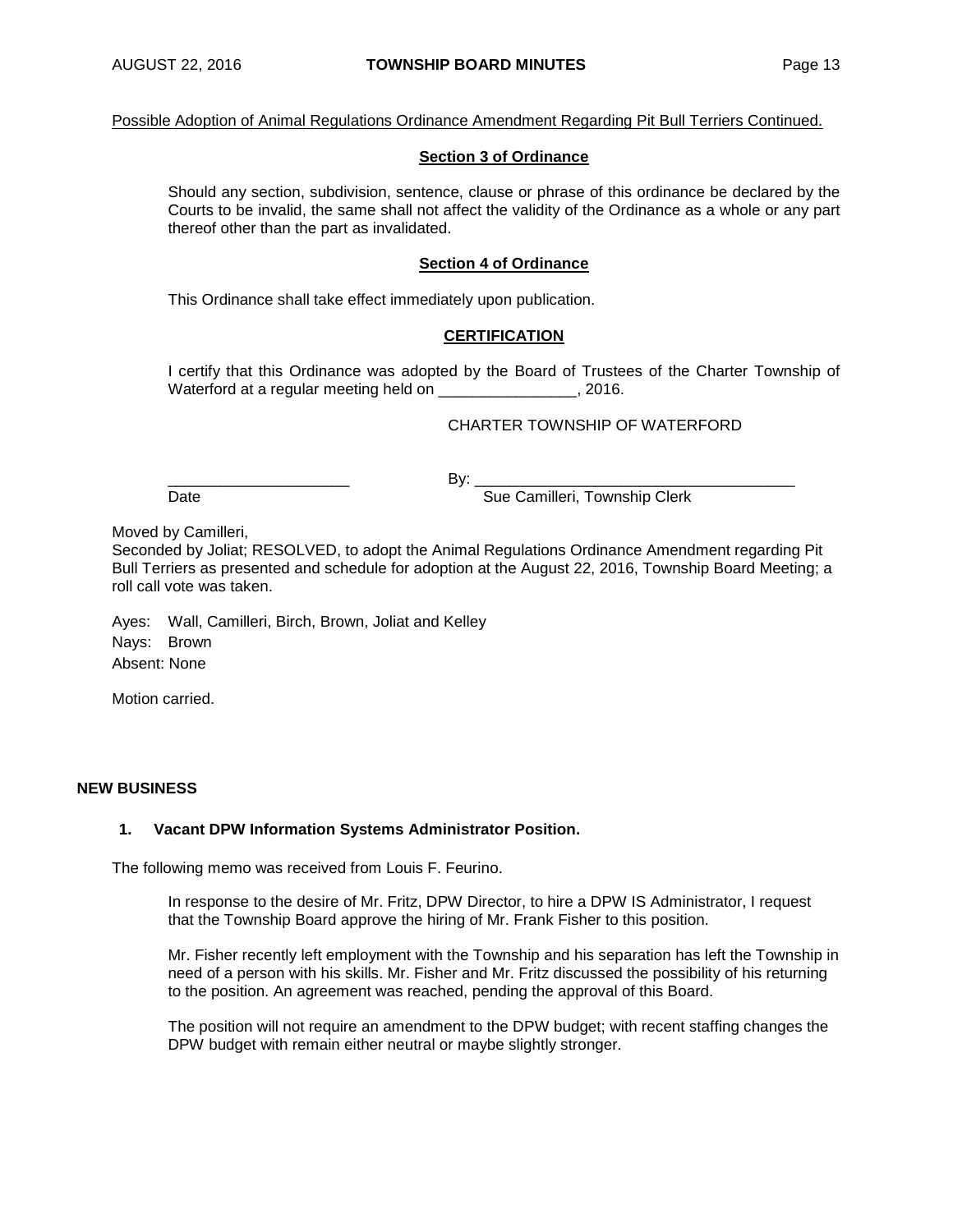#### Vacant DPW Information Systems Administrator Position Continued.

#### Fritz memo.

This memo shall confirm our meetings and communications concerning the vacant DPW Information Systems Administrator position. With the departure of Tony Saab, we are once again in need of a DPW Information Systems Administrator. Rather than undertaking the time consuming and costly process of advertising, reviewing applications and interviewing candidates, we are in the fortunate position of having available to us a fully vetted and qualified candidate with the knowledge and skills necessary to perform this function.

Frank Fisher resigned from Waterford Township back in March of this year. After a brief stop at White Lake Township, he landed at Johnson & Anderson. Part of his job at J&A is to assist DPW with our SCADA and Information Technology (IT) needs. In this role he has stayed current with our IT systems and is well aware of the turnover we have experienced in DPW IT staff.

You and I met with Frank and have had conversations with him about returning to work at the DPW. Here are the proposed details of the agreement reach with Frank:

- 1. He would return as the dual titled DPW Information Systems / GIS Manager; the same title(s) that he had previously held prior to his promotion to DPW Engineering Superintendent in 2014.
- 2. His salary would be set at Grade 6, Step 9 (\$72,731). When Frank left in March he was a Grade 8, Step 5 (\$74,314).
- 3. His seniority, vacation and sick time accrual rate, M&A pension status, and all other benefits would be reset to what they were prior to his departure. In other words his hire date would be reset as April 30, 2001. It would be as if he had taken a five month leave of absence.

Because of Mr. Fisher's many years of experience within our organization, his advanced skills and knowledge of the many varied DPW IT programs, and his high level of professionalism and dedication make this the best case scenario to fill the void that has been left by the recent departure of technical staff.

Moved by Joliat;

Seconded by Camilleri; RESOLVED, to approve the hiring of Mr. Frank Fisher as the DPW GIS Administrator; a roll call vote was taken.

Ayes: Wall, Camilleri, Birch, Bartolotta, Joliat and Kelley Nays: Brown Absent: None

Motion carried.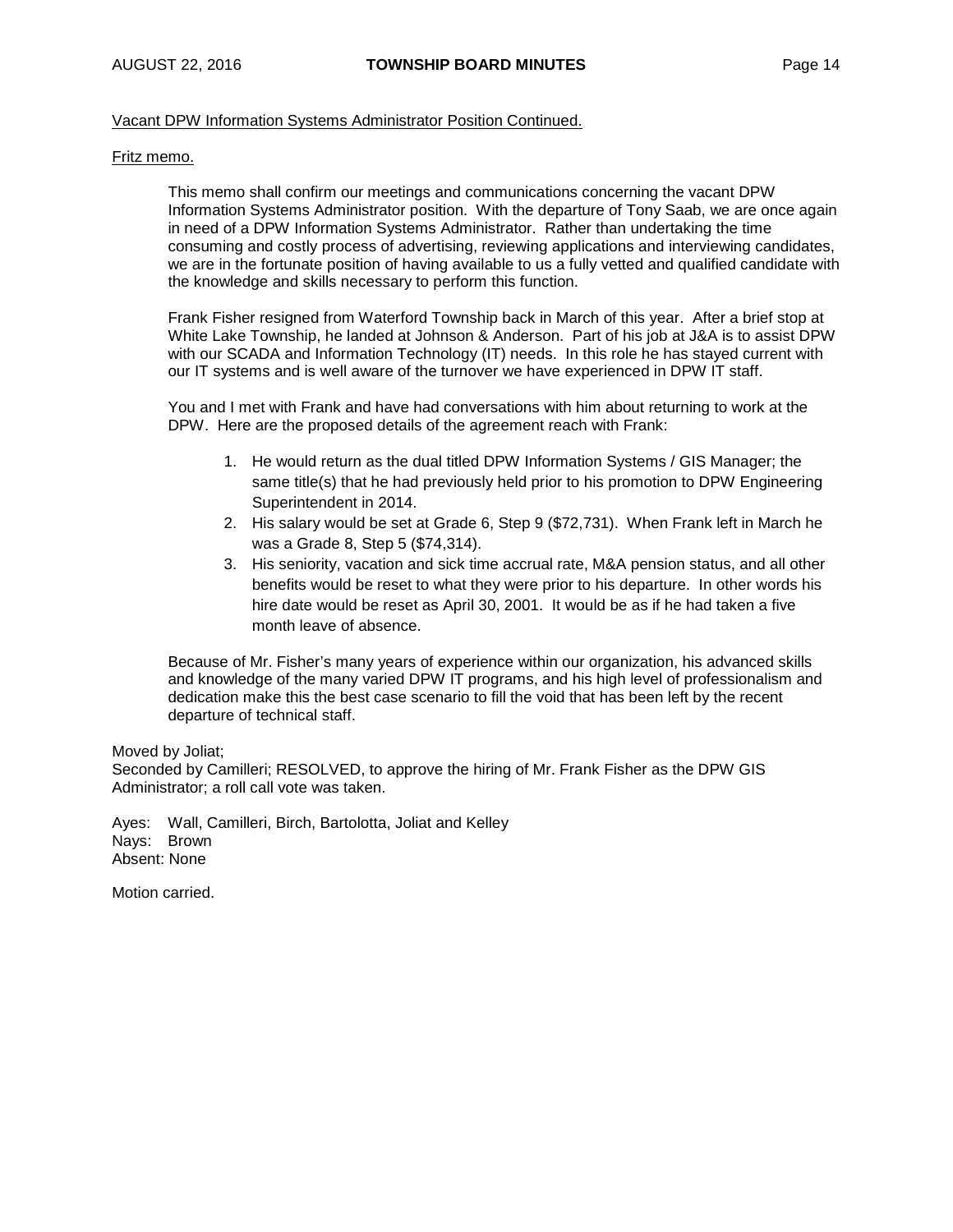### **2. Amendments to Post-Retirement Health Care Benefits Plan and Trusts.**

The following memo was received Treasurer Margaret Birch.

Attached you will find two amendments to our Post-Retirement Health Care Benefits Plan and Trust. This is a fund set aside to contribute to the Post-Retirement Health Care Benefits Plan and Trust for retiree health care into the future. The first Section 1.4 Collective Bargaining Agreements is updating that particular Section to permit the offer below.

The trust ends at 1.8 Amendments and this is an amendment 1.9 that allows an employee who has been making a percentage contribution into the Post Retirement Health Care Benefits Plan and Trust to take the sum they have contributed to that plan, without interest and roll it into a Retiree Health Savings account. If they chose to do that, they would then contribute 2% and the Township would contribute 2% into that Retiree Health Savings Account. Under a Retiree Health Savings Account, they would then be able to take those funds with them when they leave the township. Also, if they rolled over their funds into a Retiree Health Savings Account, they would no longer receive or be the recipient of any Post Retirement Health Care Benefits Plan and Trust.

This is a one time and limited time offer effective September 12 to September 16, 2016 when it expires. If there are any questions, please do not hesitate to contact me or the HR Director. The HR director will be providing additional information to all involved parties.

#### Section 1.4. Collective Bargaining Agreements.

The eligibility for, and benefit provisions of this Plan, including the return of mandatory Participant contributions upon termination of employment provided the Participant is not at the time of termination, eligible for any level of retiree health care benefits, are subject to relevant provisions of applicable Personnel Policies (for non-union members) and/or Collective Bargaining Agreements between the Township and the various Collective Bargaining Associations of the Township (for union members). The provisions of a Personnel Policy or Collective Bargaining Agreement relative to retiree health care benefits are controlling in the event of a conflict between the terms of the Personnel Policy or Collective Bargaining Agreement and the Plan and Trust. Nothing contained herein shall be deemed to modify or limit in any way the rights that the parties to the Collective Bargaining Agreements may have, any supplements or memoranda thereto, or any arbitrator's award to enforce collection of any amounts due to the Trust.

Section 1.9 Transfer Employee Contributions to ICMA Retiree Health Care Savings Plan. **Effective September 12, 2016**, Participants who are not presently eligible to receive any level of retiree health care benefits hereunder, as determined by the applicable Personnel Policies (for non-union members) and/or Collective Bargaining Agreements between the Township and the various Collective Bargaining Associations of the Township (for union members) may make a one-time election to transfer all mandatory employee contributions only to the ICMA Retiree Health Care 149 Plan. The ability to transfer employee contributions **expires September 16, 2016**. If a transfer is elected under this section, the Participant will as soon as possible cease to participate in this Plan, the Charter Township of Waterford Post-Retirement Health Care Benefits Plan and Trust, and will have no eligibility for Retiree Health Care from the Township. The former participant will be eligible to receive the Health Care Savings Plan Benefits as afforded to new hires under the personnel policies or applicable contract.

#### Moved by Camilleri,

Seconded by Joliat; RESOLVED, to approve the Post-Retirement Health Care Benefits Plan and Trust as outlined above; a roll call vote was taken.

Ayes: Wall, Camilleri, Birch, Bartolotta, Brown, Joliat and Kelley Nays: None Absent: None Motion carried unanimously.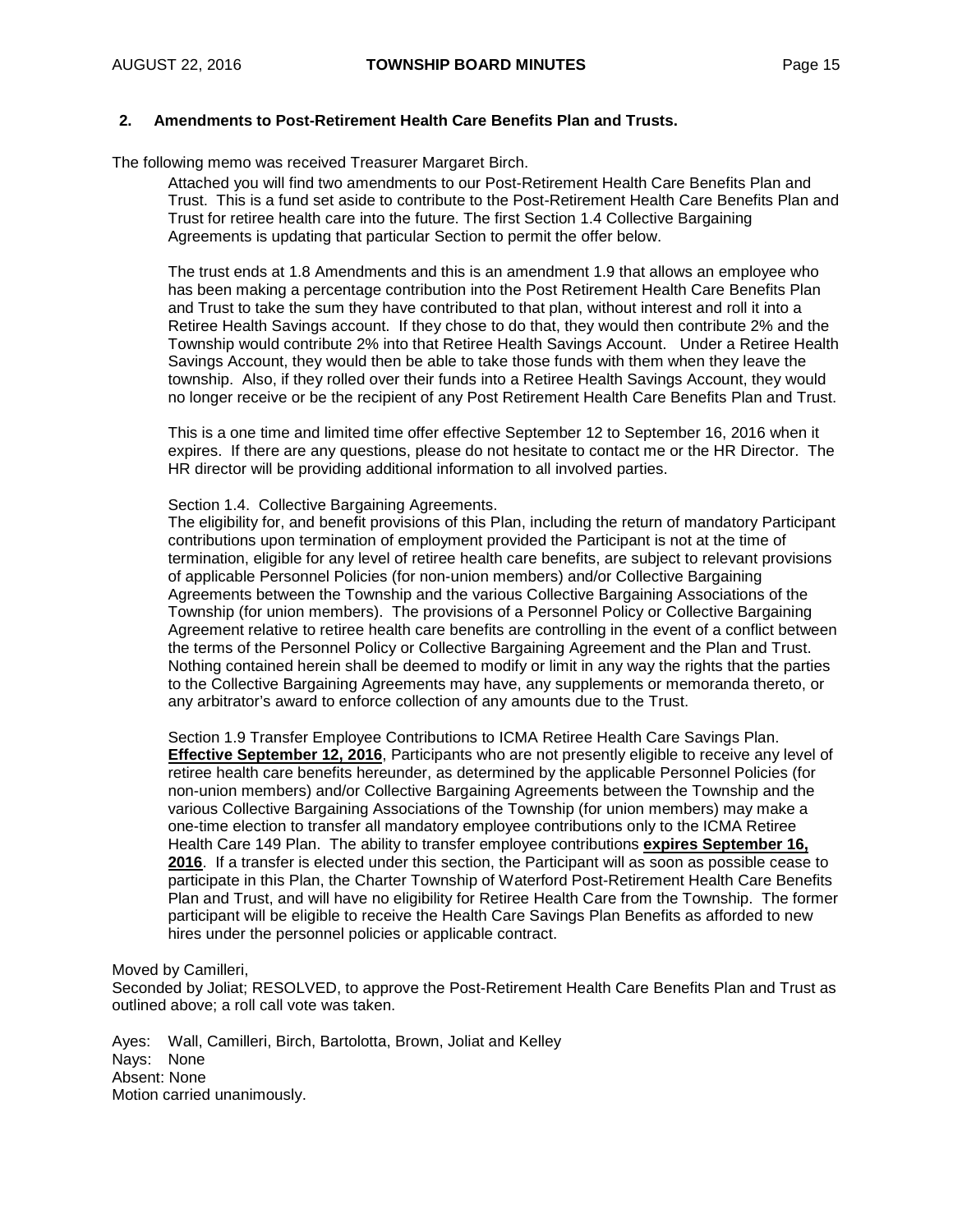Treasurer Margaret Birch sits on the Canterbury Board and requested to be recused from voting.

Moved by Camilleri,

Seconded by Kelley; RESOLVED, to recuse Treasurer Birch from voting on new business item 7.3, Consideration of Resolution of Intent to Issue Refunding Bonds for Canterbury Health Care, Inc.; a roll call vote was taken.

Ayes: Wall, Camilleri, Birch, Bartolotta, Brown, Joliat and Kelley Nays: None Absent: None

Motion carried unanimously.

Supervisor Wall opened the public hearing at 8:41 p.m. Craig Hammond from Dickinson Wright addressed the board. Supervisor Wall closed the public hearing at 8:49 p.m.

The following information was presented by Larry Lockwood, Superintendant of Planning and Zoning.

NOTICE OF PUBLIC HEARING TOWNSHIP BOARD OF THE CHARTER TOWNSHIP OF WATERFORD

#### ISSUANCE BY THE ECONOMIC DEVELOPMENT CORPORATION OF THE CHARTER TOWNSHIP OF WATERFORD OF LIMITED OBLIGATION REFUNDING REVENUE BONDS CANTERBURY HEALTH CARE, INC. PROJECT

NOTICE IS HEREBY GIVEN that the Township Board of the Charter Township of Waterford will hold a public hearing at 6:00 p.m., in the Waterford Township Hall Auditorium located at 5200 Civic Center Drive, Waterford, Michigan, on Monday, August 22, 2016, on the proposed issuance by The Economic Development Corporation of the Charter Township of Waterford (the "EDC") of limited obligation refunding revenue bonds (the "Bonds") for the benefit of Canterbury Health Care, Inc., a Michigan nonprofit corporation (the "Borrower"). The Bonds in an amount not to exceed \$23,000,000 will be used for the following purposes: (i) refund the EDC's Limited Obligation Refunding Revenue Bonds, Series 2013 (Canterbury Health Care, Inc. Project) issued in the original principal amount of \$18,890,000 (the "Series 2013 Bonds"), (ii) pay swap termination fees related to the Series 2013 Bonds, (iii) fund a debt service reserve fund for the Bonds, and (iv) pay costs of issuance of the Bonds.

The Series 2013 Bonds refunded certain bonds previously issued by the EDC on behalf of the Borrower to refinance the costs of acquiring, constructing, furnishing and equipping a continuing care retirement community known as Canterbury-on-the-Lake, located at 5601 Hatchery Road, Waterford Township, Oakland County, Michigan (the "Project"). The Project is owned and operated by the Borrower in furtherance of its charitable mission of providing housing and health care services for seniors.

The Bonds shall be limited obligations of the EDC, payable only from loan repayments to be made by the Borrower to the EDC and other collateral pledged by the Borrower. The Bonds will not constitute an indebtedness of the EDC or the Charter Township of Waterford within the meaning of any constitutional or statutory provision, and will not constitute or give rise to a charge against the general credit of the EDC or the credit or taxing power of the Charter Township of Waterford.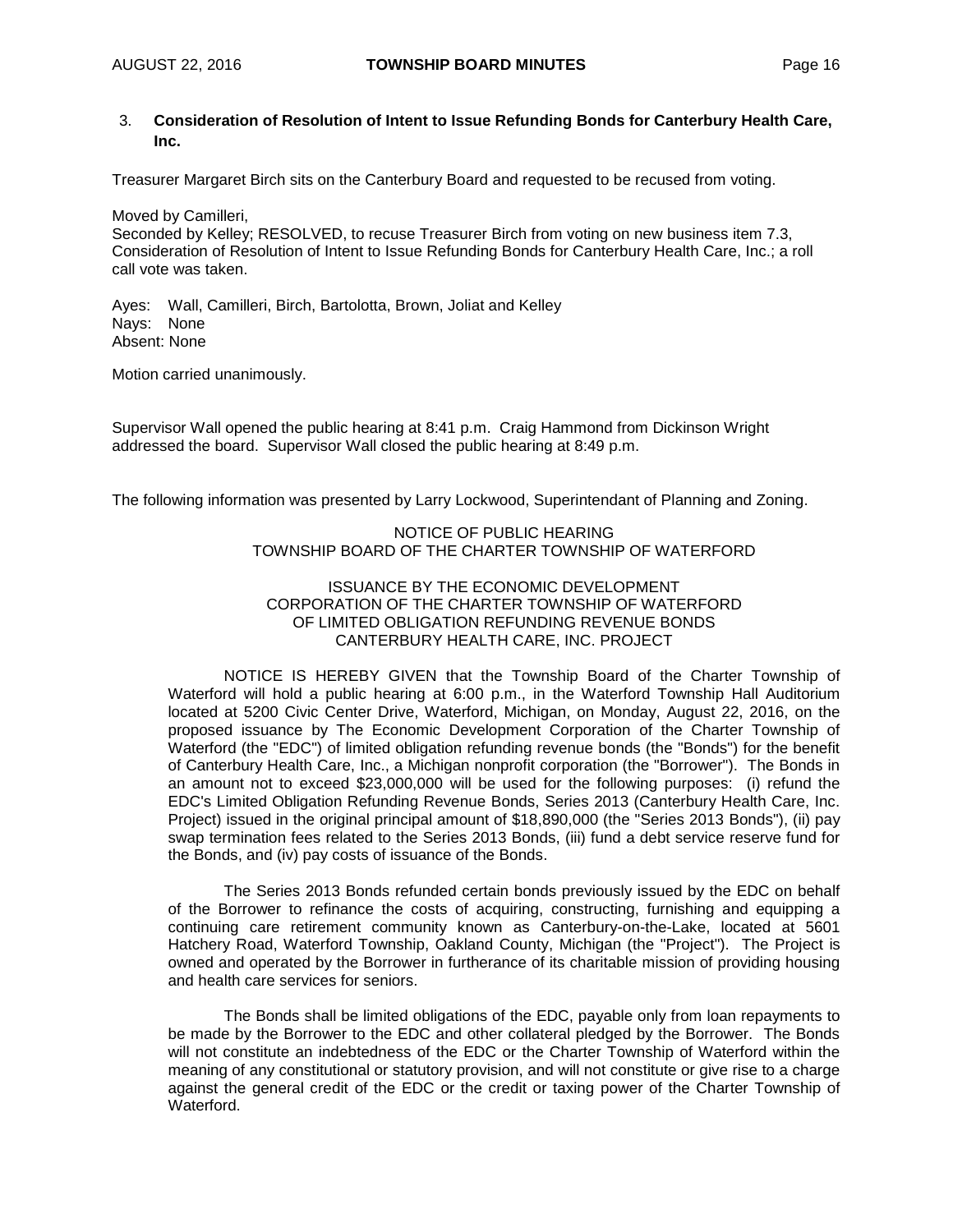All aspects of the proposed issuance of Bonds will be open for discussion at the public hearing. The Township Board will consider the approval of the proposed bond issue only after the public hearing has been completed. The Township Board of the Charter Township of Waterford shall provide an opportunity for interested persons to be heard and shall receive and consider communications in writing with reference to the hearing. The hearing shall provide the fullest opportunity for expression of opinion, for argument on the merits, and for introduction of documentary evidence pertinent to the proposed issuance of Bonds.

Dated: August 5, 2016 Sue Camilleri, Clerk

Charter Township of Waterford

#### **RESOLUTION OF INTENT TO ISSUE REFUNDING BONDS FOR CANTERBURY HEALTH CARE, INC. PROJECT**

At a special meeting of the Board of Directors of The Economic Development Corporation of the Charter Township of Waterford (the "Issuer"), held on July 21, 2016, at 5:00 p.m., pursuant to notice duly given.<br>PRESENT: Cha

Chairman William Flury, Treasurer, Brian Seibert, Township Supervisor and Member Gary Wall, Township Trustee and Member Karen Joliat, Member Stan Moore, Member James Iodice

ABSENT: Member Marie Hauswirth, Member Jeff Gunther, Member Kyle McGrath

The following preamble and resolution were offered by Member Joliat and supported by Member Wall.

WHEREAS, in 1993 the Issuer adopted a Project Plan for the Canterbury Health Care, Inc. Project in accordance with the Act and in furtherance of such Project Plan issued its \$30,930,000 Limited Obligation Revenue Bonds, Series 1993 (Canterbury Health Care, Inc. Project) (the "Series 1993 Bonds") to provide a loan to Canterbury Health Care, Inc., a Michigan non-profit corporation (the "Borrower") to finance the acquisition of land and construction, equipping and furnishing of a continuing-care retirement community known as Canterbury on the Lake consisting of 75 independent living units, 39 assisted living units, 140 skilled nursing beds and certain common facilities located at 5601 Hatchery Road in the Charter Township of Waterford, Oakland County, Michigan (the "Project");

WHEREAS, in 1998, at the request of the Borrower, the Issuer issued its \$26,865,000 Limited Obligation Revenue Refunding Bonds, Series 1998 (the "Series 1998 Bonds") the proceeds of which were used to make a loan to the Borrower to refund the outstanding Series 1993 Bonds in connection with a restructuring of the debt;

WHEREAS, in 2005, at the request of the Borrower, the Issuer issued its \$22,000,000 Limited Obligation Refunding Revenue Bonds, Series 2005 (Canterbury Health Care, Inc. Project) (the "Series 2005 Bonds") the proceeds of which were used to make a loan to the Borrower to refund the outstanding Series 1998 Bonds in connection with a refinancing of the debt;

WHEREAS, in 2009, at the request of the Borrower, the Issuer issued its \$21,295,000 Variable Rate Demand Limited Obligation Refunding Revenue Bonds, Series 2009 (Canterbury Health Care, Inc. Project) (the "Series 2009 Bonds") the proceeds of which were used to make a loan to the Borrower to refund the outstanding Series 2005 Bonds in connection with a refinancing of the debt;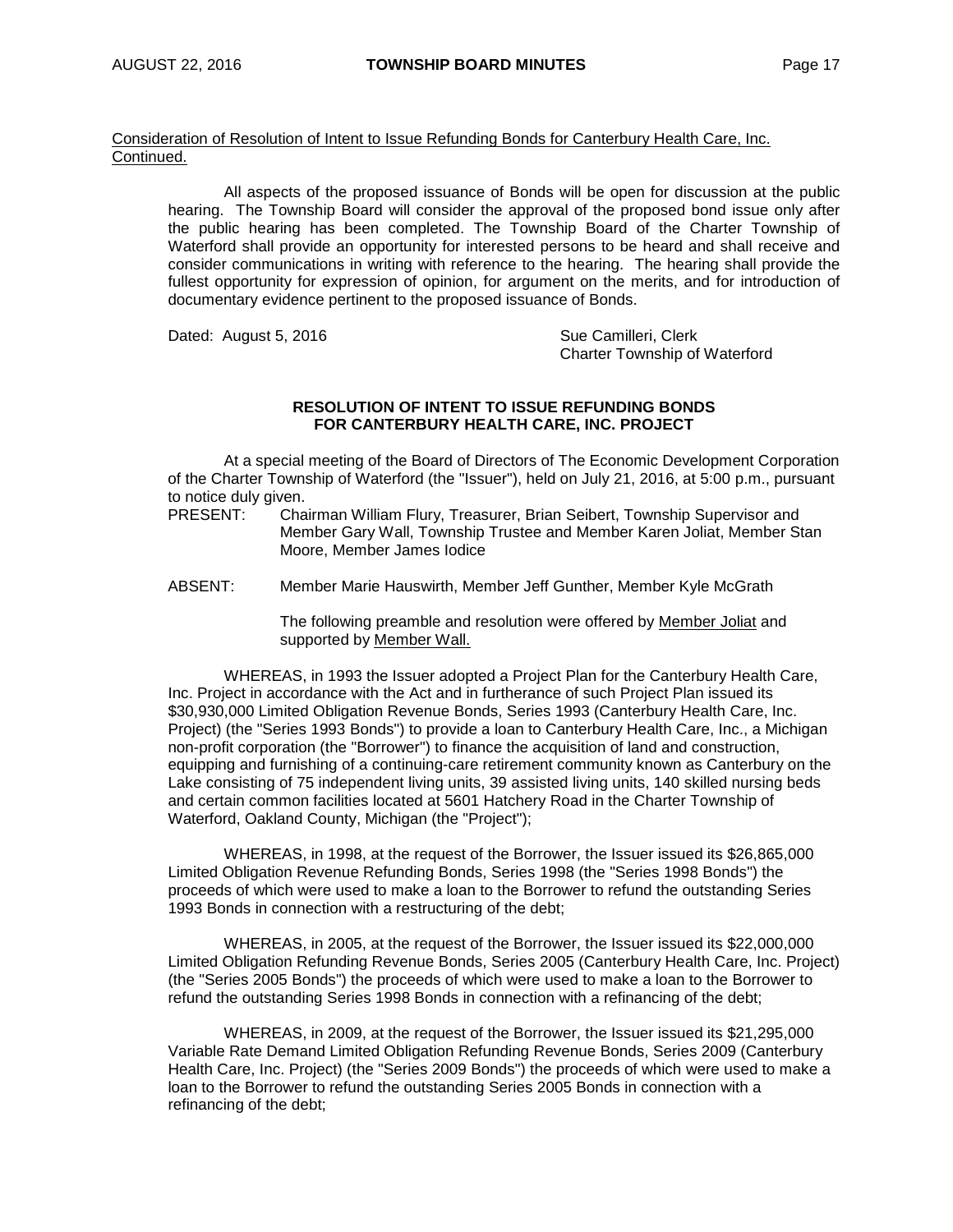WHEREAS, in 2013, at the request of the Borrower, the Issuer issued its \$19,500,000 Limited Obligation Refunding Revenue Bonds (Canterbury Health Care, Inc. Project), Series 2013 (the "Series 2013 Bonds") the proceeds of which were used to make a loan to the Borrower to refund the outstanding Series 2009 Bonds in connection with a refinancing of the debt;

WHEREAS, the Series 2013 Bonds are currently outstanding in the principal amount of approximately \$17,545,000;

WHEREAS, the Borrower has requested that the Issuer issue limited obligation revenue refunding bonds the proceeds of which will be used to refinance the outstanding Series 2013 Bonds and to pay costs of issuance of the bonds;

WHEREAS, Dickinson Wright PLLC, Bond Counsel to the Issuer, has advised the Issuer that it is necessary for the Township Board of the Charter Township of Waterford to conduct a public hearing in order to approve the issuance by the Issuer of refunding bonds for this Project; and

WHEREAS, the Issuer is authorized by Act 338 of the Michigan Public Acts of 1974, as amended (the "Act") to issue revenue refunding bonds to refinance the costs of the Project, to fund a debt service reserve fund for the bonds and to pay costs of issuance of the bonds; and

WHEREAS, the Board deems it desirable, reasonable and necessary to commence the appropriate proceedings in order to assist the refinancing of the Project.

#### NOW, THEREFORE, BE IT HEREBY RESOLVED:

1. In order to assist the Borrower in refinancing the Project and subject to the provisions of this resolution, the Issuer will issue its limited obligation revenue refunding bonds in the maximum principal amount of \$20,000,000 for the purpose of refunding the outstanding Series 2013 Bonds and thereby refinancing the Project costs, and to fund a debt service reserve fund for the bonds and to pay costs of issuance of the bonds. Such bonds will be issued pursuant to the Act provided that a loan agreement, trust indenture and other documents relating to the bonds are prepared with provisions acceptable to and approved by this Board of Directors, and provided, further, that all necessary preliminary proceedings, hearings, approvals and other requirements of the Act are completed, and provided, further, that the bonds can be sold. All costs relating to the refinancing of the Project shall be paid from the proceeds of sale of the bonds or by the Borrower.

2. The firm of Dickinson Wright PLLC is hereby designated and retained by the Issuer as bond counsel with respect to the revenue refunding bonds to be issued in connection with the refinancing of the Project, and is further authorized and directed to prepare and submit to all appropriate parties all proceedings, agreements and other documents as shall be necessary or appropriate in connection with the issuance of such bonds or notes, to make application on behalf of the Issuer to the United States Internal Revenue Service and other governmental agencies for such income tax and other rulings and approvals as may be necessary in relation to the issuance of such bonds or notes, and the Secretary of this Issuer is authorized to execute such powers of attorney and other documents as may be appropriate in connection with the foregoing. The legal fees of bond counsel for work done in connection with the Project shall be paid from the proceeds of sale of such bonds or by the Borrower but in no event shall be a cost to the Issuer.

3. The Township Board of the Charter Township of Waterford is hereby requested, following a public hearing in accordance with the Act and the applicable provisions of the Internal Revenue Code of 1986, as amended, to approve the issuance by the Issuer of limited obligation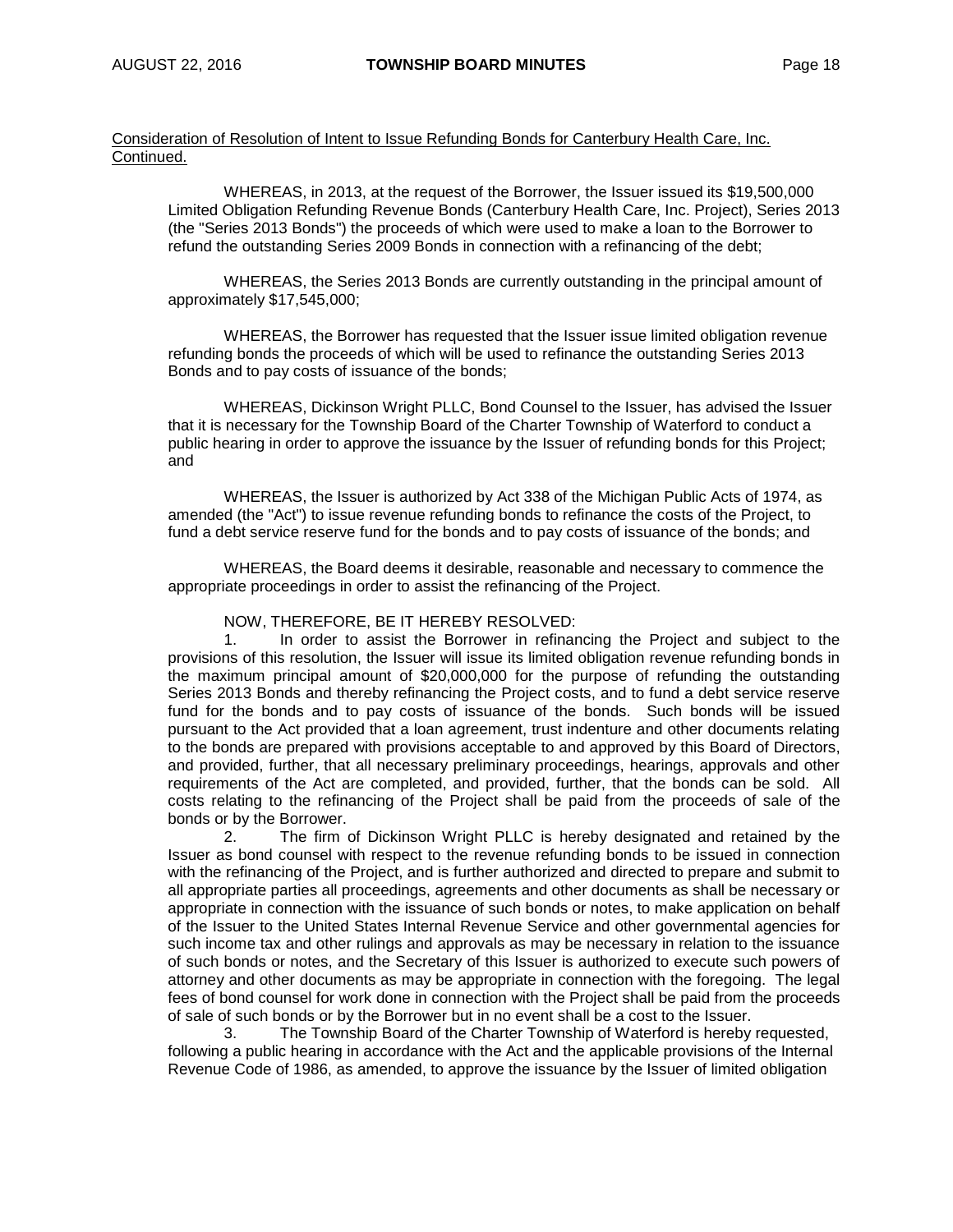revenue refunding bonds to refund the Series 2013 Bonds, to fund a debt service reserve fund for the bonds and to pay costs of issuance of the bonds.

#### RESOLUTION DECLARED ADOPTED.

YEAS: 6 NAYS: 0

STATE OF MICHIGAN ) )ss COUNTY OF OAKLAND (

I, the duly qualified and acting Secretary of The Economic Development Corporation of the Charter Township of Waterford, Michigan, do hereby certify that the foregoing is a true and complete copy of a resolution adopted by the Board of Directors of said Issuer at a special meeting held on the 21st day of July, 2016, the original of which is on file in my office and available to the public. Public notice of said meeting was given pursuant to and in compliance with Act No. 267, Public Acts of Michigan, 1976, including in the case of a special or rescheduled meeting, notice by publication or posting at least eighteen (18) hours prior to the time set for said meeting.

IN WITNESS WHEREOF, I have hereunto affixed by official signature this \_\_\_\_ day of  $.2016.$ 

#### **Secretary**

#### CHARTER TOWNSHIP OF WATERFORD RESOLUTION APPROVING ISSUANCE OF EDC REFUNDING BONDS

#### (Canterbury Health Care, Inc. Project)

Minutes of a regular meeting of the Township Board of the Charter Township of Waterford, County of Oakland, Michigan held on August 22, 2016, at which the following members were present: and the following were absent: \_\_\_\_\_\_\_\_\_\_\_\_\_\_\_\_\_\_\_\_\_\_\_\_\_\_\_\_\_\_\_\_\_\_\_\_\_\_\_\_\_\_\_\_\_

The following preamble and resolution were offered by Camilleri and supported by Joliat:

WHEREAS, in 1993 the Economic Development Corporation of the Charter Township of Waterford (the "EDC") issued its \$30,930,000 Limited Obligation Revenue Bonds, Series 1993 (Canterbury Health Care, Inc. Project) (the "Series 1993 Bonds") to provide a loan to Canterbury Health Care, Inc., a Michigan nonprofit corporation (the "Borrower") to finance the acquisition of land and construction, equipping and furnishing of a continuing care retirement community known as Canterbury on the Lake located at 5601 Hatchery Road in the Charter Township of Waterford, Oakland County, Michigan (the "Project");

WHEREAS, the Series 1993 Bonds were refinanced in 1998, 2005, 2009 and most recently in 2013 when the EDC issued its \$18,890,000 Limited Obligation Refunding Revenue Bonds, Series 2013 (Canterbury Health Care, Inc. Project) (the "Series 2013 Bonds");

WHEREAS, at the request of the Borrower, the EDC intends to issue limited obligation refunding revenue bonds ("Refunding Bonds") in an amount not to exceed \$23,000,000 to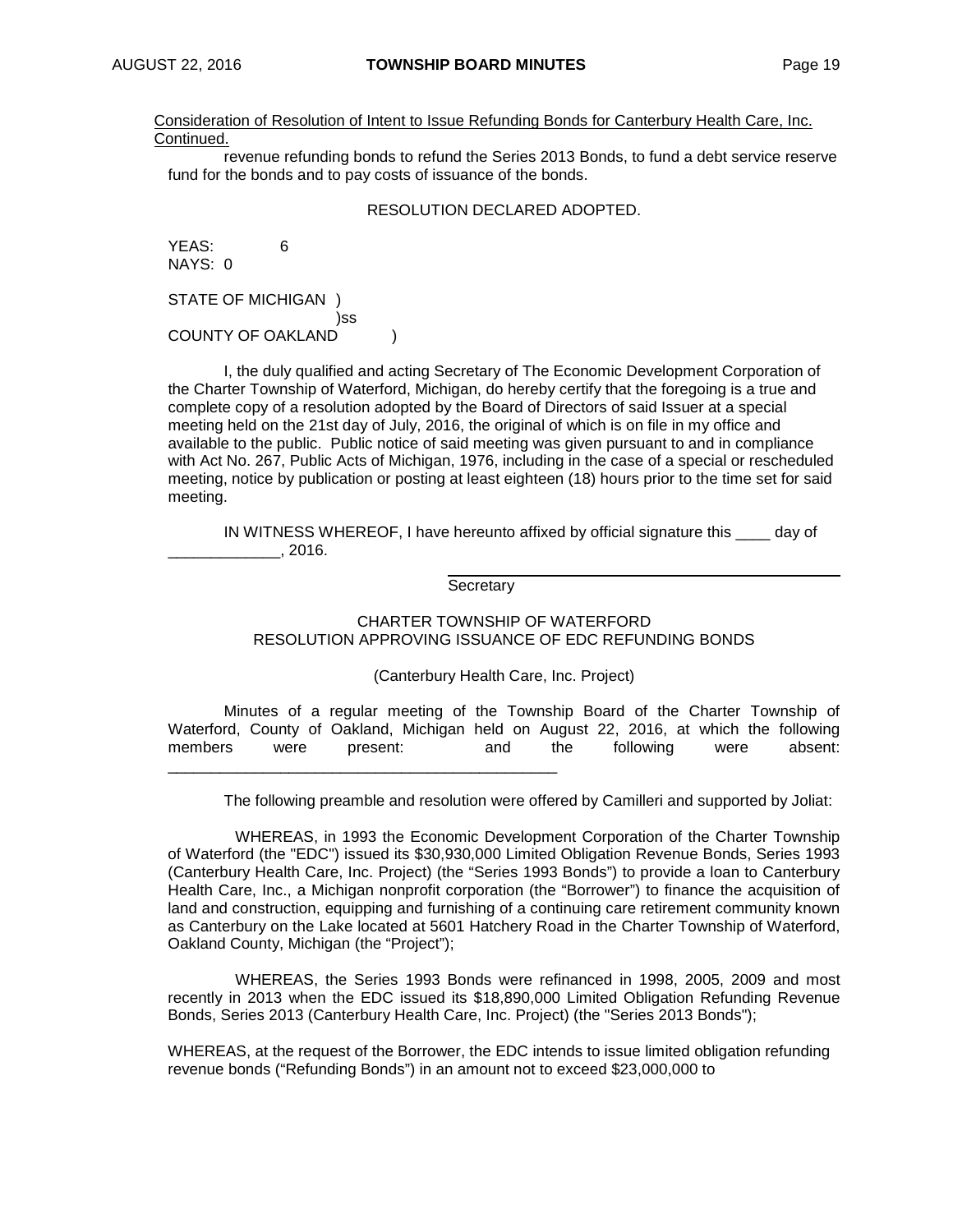refinance the outstanding Series 2013 Bonds, to pay swap termination fees related to the Series 2013 Bonds, to fund a debt service reserve fund for the Refunding Bonds and to pay costs of issuance of the Refunding Bonds; and

WHEREAS, the EDC has requested that this Township Board approve the issuance of the Refunding Bonds in an amount not to exceed \$23,000,000 following a public hearing as required by Section 147(f) of the Internal Revenue Code of 1986, as amended (the "Code"); and

WHEREAS, this Township Board has given notice pursuant to the Code of a public hearing which was held on this August 22, 2016, relative to the issuance of the Refunding Bonds by the EDC; and

WHEREAS, at said public hearing, the fullest opportunity was given for expression of opinion, for argument on the merits, and for introduction of documentary evidence pertinent to the issuance of refunding bonds, and further, this Township Board has given due consideration to all communications received in writing with reference thereto; and

WHEREAS, this Township Board made and preserved a record of the public hearing, including all data presented thereat; and

WHEREAS, this Township Board desires to express its approval of the issuance of the Refunding Bonds by the EDC, and wishes to request the EDC to proceed with such financing.

NOW, THEREFORE, BE IT RESOLVED BY THE TOWNSHIP BOARD OF THE CHARTER TOWNSHIP OF WATERFORD AS FOLLOWS:

1. By adoption of this Resolution, this Township Board hereby approves the issuance, sale and delivery by the EDC of the Refunding Bonds in an aggregate principal amount not to exceed \$23,000,000, as required by Section 147(f) of the Code.

2. All resolutions or parts thereof in conflict with this resolution are hereby repealed, but only to the extent of such conflict.

3. The Township Clerk is hereby directed to provide three (3) certified copies to the Secretary of the EDC.

| <b>YEAS</b>        |  |  |
|--------------------|--|--|
| <b>NAYS</b>        |  |  |
| <b>ABSTENTIONS</b> |  |  |
|                    |  |  |

RESOLUTION DECLARED ADOPTED.

STATE OF MICHIGAN (1)

)ss.

COUNTY OF OAKLAND )

I hereby certify that the foregoing is a true and complete copy of a resolution adopted by the Township Board of the Charter Township of Waterford at a regular meeting held on August 22, 2016, an original of which is on file in my office. Public notice of said meeting was given pursuant to and in compliance with Act 267, Public Acts of Michigan, 1976, as amended, including the case of a special or rescheduled meeting, notice by publication or posting of at least eighteen (18) hours prior to the time set for the meeting.

> Sue Camilleri, Clerk Charter Township of Waterford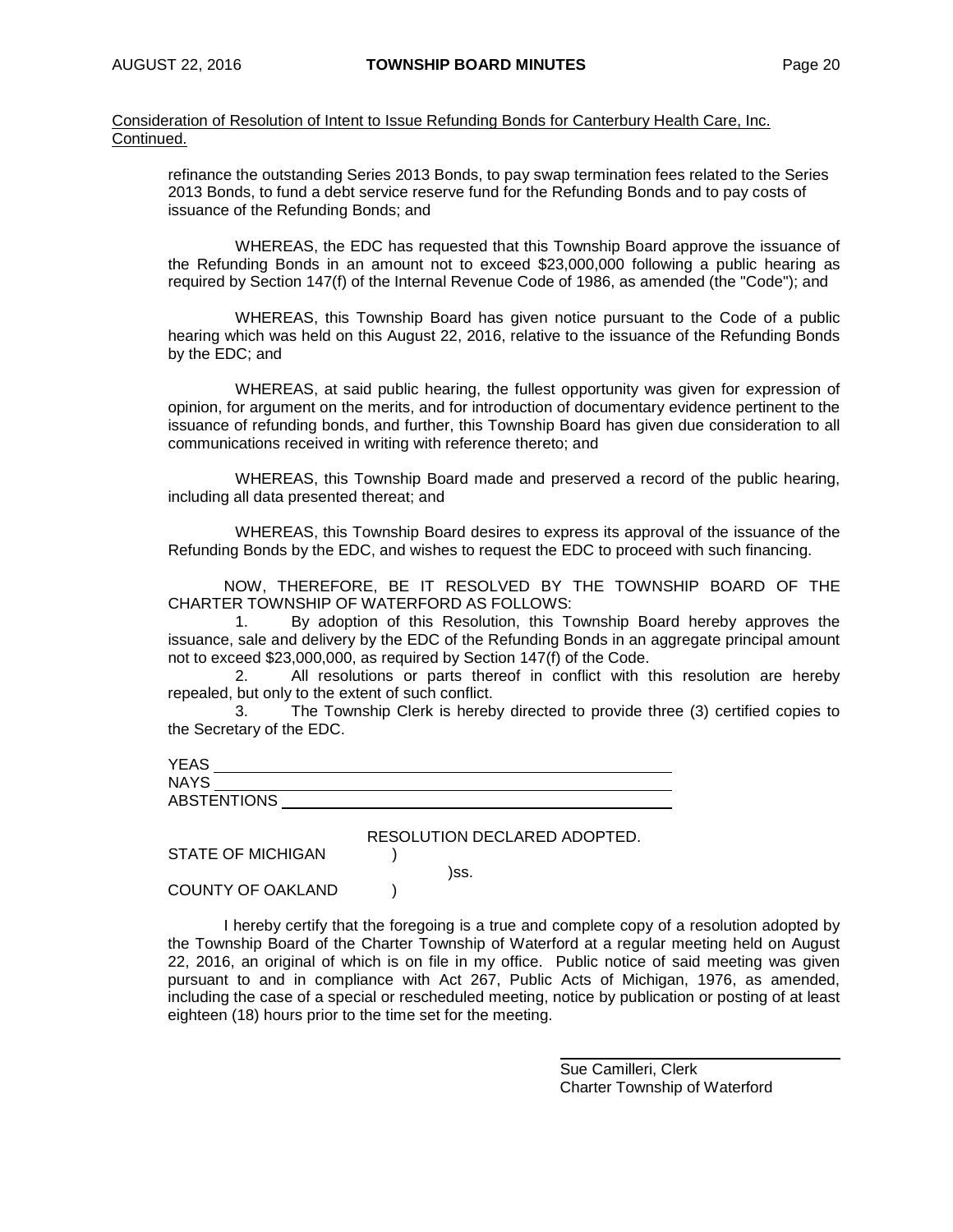Moved by Camilleri,

Seconded by Joliat, RESOLVED, to adopt the Resolution Approving Issuance of EDC Refunding Bonds; a roll call vote was taken.

Ayes: Wall, Camilleri, Bartolotta, Brown, Joliat and Kelley Nays: None Abstained: Birch Motion carried.

### 4. **Appain Way Booster Pumping Station**

The following memo was received from William A. Fritz, DPW Director.

The purpose of this submittal is to seek Waterford Township Board of Trustees approval to purchase a prefabricated water booster pumping system and to authorize a budget amendment for expenses associated with this project.

A housing development currently under construction, The Woodlands of Oak Ridge, will require the water pressure of Waterford Township's public water system to be augmented slightly. The Woodlands of Oak Ridge is located on Appian Way, a private road accessed off of Airport Road, north of Hatchery Road.





This new subdivision was originally planned to be built in 2005. It was at that time during the planning and design phase that the need for water pressure augmentation was identified. The developer agreed to contribute financially to the construction of the booster station (see agreement in Attachment I). The underground infrastructure was installed in 2006, but subdivision production came to a halt in 2009 when the housing market collapsed. The plan to construct the booster station was then shelved.

In 2015 construction began again on homes within the subdivision and DPW resumed its plans to build the booster station. Restarting the design, permitting and construction process did not take place in time to be identified in the 2016 operating budget, thereby necessitating the need for the proposed budget amendment.

DuBois-Cooper's enclosed quote, in the amount of \$88,600, is for a Gorman-Rupp prefabricated duplex packaged pumping system. This pumping system is identical to one purchased by DPW in 2010 and installed on Nelsey Road to augment water pressure in the northwest corner of Waterford Township. At that time the Gorman-Rupp system was, and still is today, unique and was therefore approved by the Waterford Township Board of Trustees as a single-source.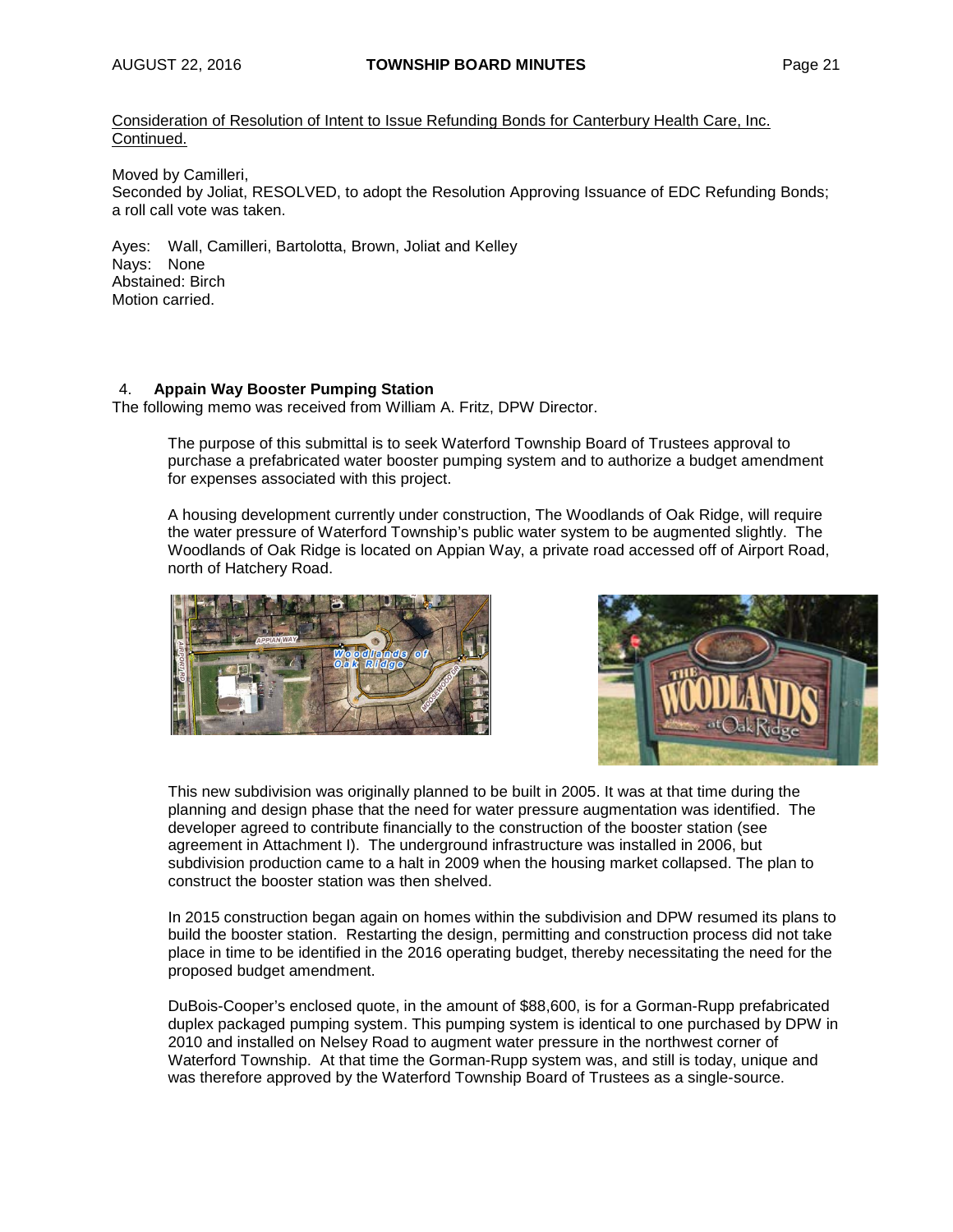# Appain Way Booster Pumping Station Continued.

The booster station on Nelsey Road has performed very well. We therefore recommend and request Board approval of the proposed purchase, quoted by DuBois-Cooper as a single-source, in the amount of \$88,600 (see DuBois-Cooper quote - Attachment II).

The booster pump will increase the pressure of the water headed into the subdivision from the west. As the drawing below shows, pressure-sustaining valves (PSV) will eventually need to be installed on water mains east of the new subdivision in order to maintain the increased pressure. These will be constructed in 2017 by DPW personnel. In the interim, an existing isolation valve will be closed to create the pressure boundary.



Johnson & Anderson has prepared a memorandum summarizing the costs and coordination required to complete this project. (Attachment III).The table below outlines the 2016 budgeted verses projected expenses.

| <b>Item From J&amp;A Memo</b>                                    | <b>Budget</b><br><b>Account</b> | Est. 2016<br><b>Expense</b> | Amt.<br>Available<br>in 2016<br><b>Budget</b> | <b>Increase</b><br><b>Required</b> |
|------------------------------------------------------------------|---------------------------------|-----------------------------|-----------------------------------------------|------------------------------------|
| <b>Purchase Pump Station</b>                                     | 59045-97000                     | \$88,600                    | \$0                                           | \$88,600                           |
| DTE Extension of 3-Phase Power                                   | 59045-97000                     | \$20,700                    | \$20,700                                      | \$0                                |
| Engineering                                                      | 59044-84500                     | 14,400<br>\$                | \$14,400                                      | \$0                                |
| Installation of Pump Station by DPW<br>Personnel & Contingencies | Varied                          | \$24,100                    | \$24,100                                      | \$0                                |
|                                                                  | <b>TOTALS:</b>                  | 147,800                     | \$59,200                                      | \$88,600                           |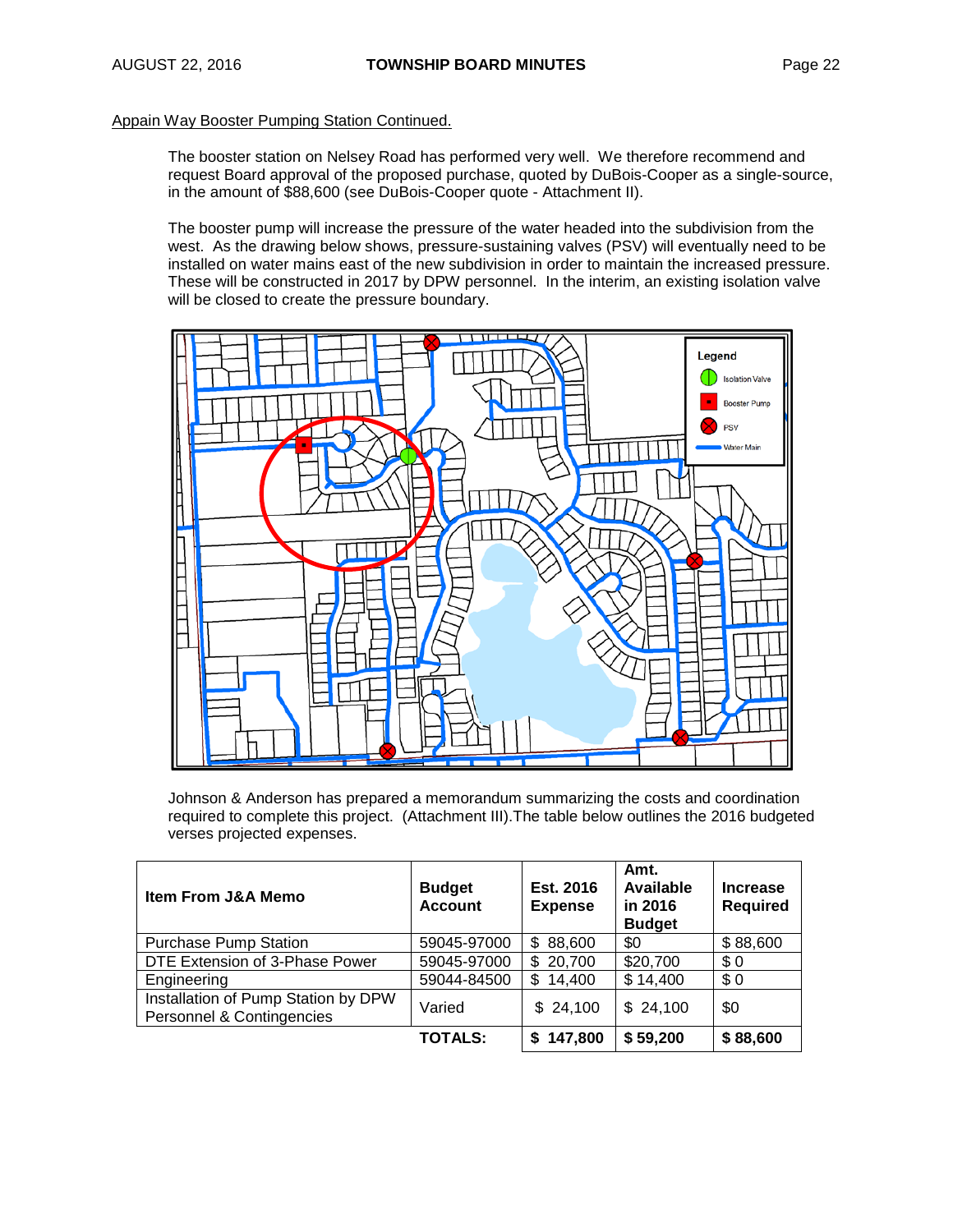#### Appain Way Booster Pumping Station Continued.

I am requesting a budget amendment as outlined below to offset the shortfall:

| <b>Budget</b><br>Account | <b>Budget Line Item Description</b> | <b>Existing</b><br><b>Budget</b> | <b>Increase</b> | <b>New Budget</b> |
|--------------------------|-------------------------------------|----------------------------------|-----------------|-------------------|
| 59045-97000              | Water Capital Infrastructure        | \$65,000                         | \$88,600        | \$153,600         |

The expense of installing the PSVs will be incorporated into the FY2017 DPW O&M budget. Finally, since there are significant lead times for the delivery of some of these items, the expenses described above may carry over into the 2017 calendar year. It is therefore also requested that any amount not spent in Fiscal Year 2016 be carried over to Fiscal Year 2017.

Recommended Board Actions

- 1. Award contract to DuBois-Cooper in the amount of \$88,600.00 to purchase prefabricated water booster pumping system, and
- 2. Approve Budget Amendment in the amount of \$88,600 to the Water Capital Infrastructure Line Item (59045-97000), and
- 3. Funds unspent in FY2016 to carry over to FY2017.

#### Moved by Camilleri,

Seconded by Birch; RESOLVED, to award the Appian Way Booster Pumping Station contract to DuBois-Cooper in the amount of eighty-eight thousand, six hundred (\$88,600.00) dollars. In addition, to approve the budget amendment to Water Capital Infrastructure line item 59045-97000 in the amount of eightyeight thousand, six hundred (\$88,600.00) dollars and to allow any unspent 2016 fiscal year funds to carry over to fiscal year 2017; a roll call vote was taken.

Ayes: Wall, Camilleri, Birch, Bartolotta, Brown, Joliat and Kelley Nays: None Absent: None

Motion carried unanimously.

### **5. 2016 Township Pavement Improvements.**

The following memo was received from William A. Fritz, DPW Director.

The purpose of this submittal is to seek Waterford Township Board of Trustees approval to award a construction contract for concrete pavement improvements. While preparing specifications to competitively bid the work, DPW discovered that a bid for the same services had just taken place in a nearby community, with JB Contractors being awarded the contract. We therefore request the Board utilize the Government Contract provision of the Waterford Township Procurement Policy and award a contract to JB Contractors for concrete pavement repair services.

The paved areas within the Waterford Township Civic Center campus are in need of rehabilitation. Funds were therefore allocated in the FY2016 budget to address the issue. Due to the deteriorated condition of the civic center roadways, DPW retained the services of Fleis and Vanderbrink to perform pavement evaluation of the roads (see report in Attachment I). The report concluded that most of the roadway asphalt pavement was deteriorated to the point of requiring being milled and overlaid.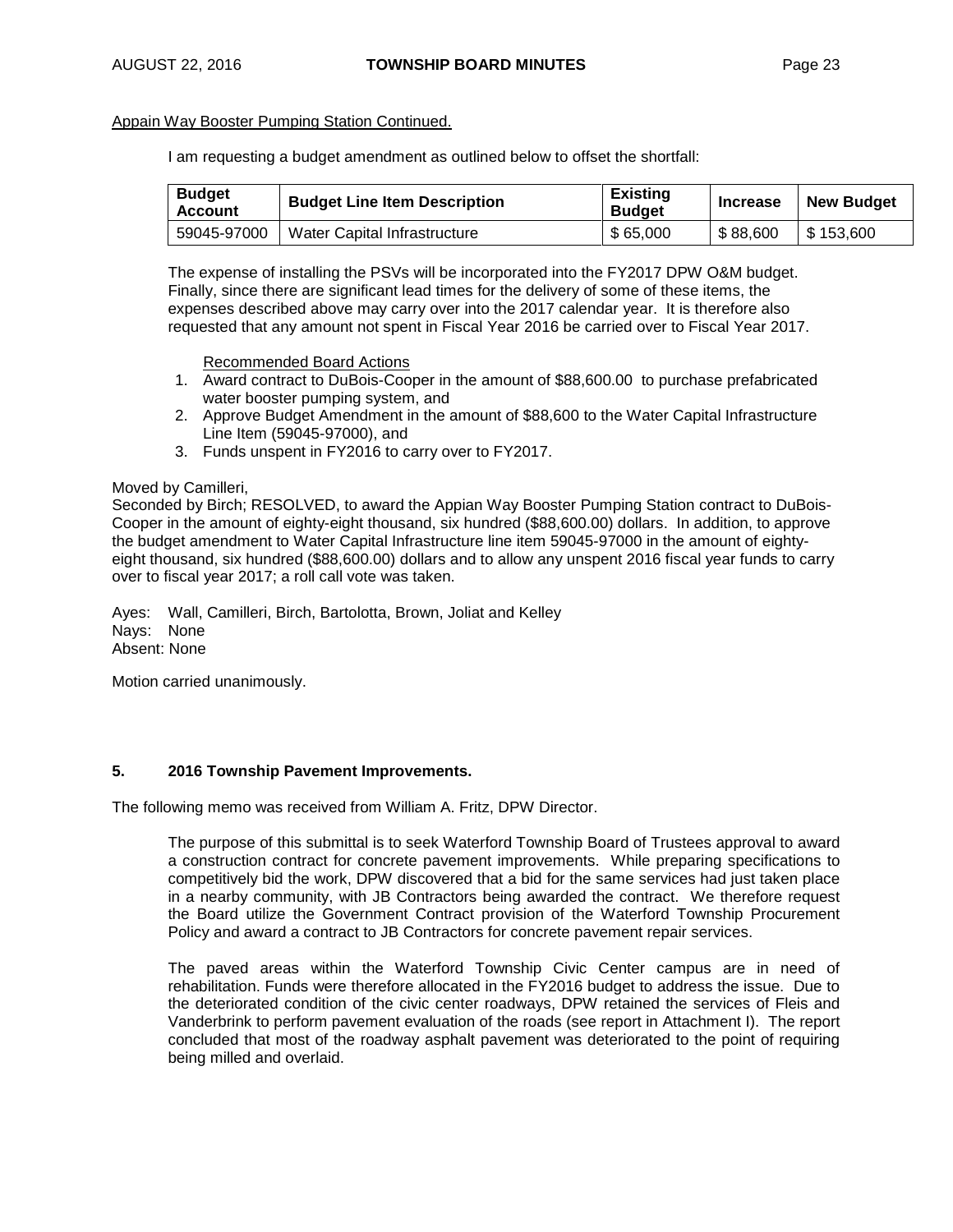During the evaluation the concrete curb and gutter, some sidewalks and ramps were also identified as requiring attention. Based on the report's findings, we suspect that the condition of much of the civic center parking areas may also require more advanced rehabilitation than had previously been anticipated. We therefore have decided to evaluate the parking areas in the same manner as the roadways in order to avoid investing thousands of dollars in crack sealing and seal coating on pavement that is beyond nonstructural rehabilitative methods.

There are also several locations throughout the Township where the existing sidewalks and bike paths require rehabilitation. These locations have been cataloged and measured for many months. In fact, DPW attempted in 2015 to contract these repairs, but received no bids.

The FY2016 budgeted amounts are insufficient to fund the originally intended project scope. We therefore propose a phased project, with the concrete repairs being made in 2016 and the civic center campus road repairs in 2017:

| Proposed 2016 Work                                  | <b>Est. Cost</b> |
|-----------------------------------------------------|------------------|
| Civic Center Campus Concrete Repairs                | \$164,600        |
| Parking Area Pavement Marking                       | 2,600            |
| <b>Evaluate Condition of Parking Areas Pavement</b> | 4,500            |
| Township-Wide Sidewalk/Bike Path Repairs            | \$38,700         |
| 2016 Total                                          | \$210,400        |

Attachment II is a memo from Dan Stickel, DPW Engineering Superintendent providing further detail and includes the following:

- Locations and quantities of civic center campus concrete repairs (Pages 3 through 5),
- Letter from JB Contractors honoring the terms and conditions of City of Birmingham Contract (Pages 6 & 7),
- City of Birmingham Contract and Bid Tabulation (Pages 8 through 10),
- Locations and quantities of township-wide concrete repairs (Pages 11 through 26).

There are adequate FY2016 funds available to finance this project:

| <b>Budget Account</b> | 2016 Budget  |
|-----------------------|--------------|
| 24690-97010           | \$160,000    |
| 24690-97005           | \$45,000     |
| 59044-92180           | 25,000<br>\$ |
| Total                 | \$230,000    |

### **Recommended Board Actions**

**1. Award contract under the government contract provision of the Waterford Township Procurement Policy to JB Contractors in the amount of \$203,133.00 to perform concrete pavement improvements.**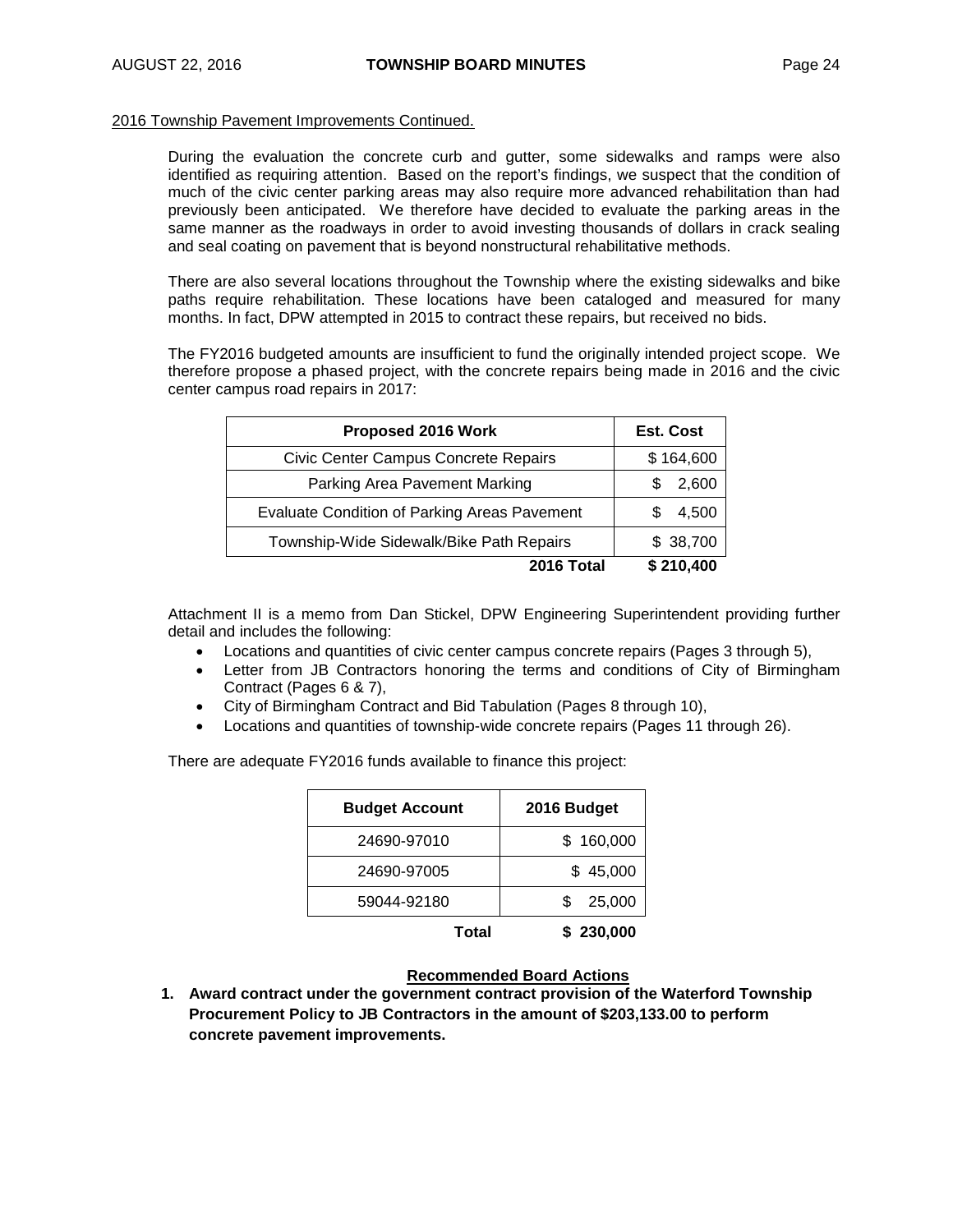#### 2016 Township Pavement Improvements Continued.

Moved by Joliat;

Seconded by Birch; RESOLVED, to award the 2016 Township Pavement Improvements contract under the government contract provision of the Waterford Township Procurement Police to JB Contractors in the amount of two hundred three thousand, one hundred thirty-three (\$203,133.00) dollars to perform concrete pavement improvements; a roll call vote was taken.

Ayes: Wall, Camilleri, Birch, Bartolotta, Brown, Joliat and Kelley Nays: None Absent: None

Motion carried unanimously.

#### **6. Grant Award and Budget Adjustments.**

The following memo was received from Fire Chief Lyman.

Waterford Regional Fire Department has received a FEMA grant for Fire Officer Training. I am requesting the following budget adjustments for the fire department. This training will provide certification to NFPA standards for 20 of our personnel to the level of Fire Officer I & II (NFPA 1021), and Incident Safety Officer (NFPA 1521). The grant covers nearly all of the costs for the training and overtime necessary for each person.

| Account     | Description          | Amount   |
|-------------|----------------------|----------|
| 20601 53300 | <b>Federal Grant</b> | \$86,164 |
| 20630 70900 | Overtime             | \$84,000 |
| 20630 76500 | Fire Training        | \$25,360 |

I am estimating that our costs would be approximately \$23,000 to come from our fund balance.

Moved by Camilleri,

Seconded by Kelley; RESOVLED, to approve the budget amendment increasing account 20601-53300 - Federal Grant in the amount of eighty-six thousand, one hundred sixty-four (\$86,164.00) dollars. Increase account 20630-70900- Overtime in the amount of eighty-four thousand (\$84,000) dollars and Increase 20630-76500 – Fire Training in the amount of twenty-five thousand, three hundred sixty (\$25,360.00) dollars; a roll call vote was taken.

Ayes: Wall, Camilleri, Birch, Bartolotta, Brown, Joliat and Kelley Nays: None Absent: None

Motion carried unanimously.

### **7. Appointment of Brian Seibert to the General Employees Pension Board.**

The following memo was received from Supervisor Wall.

Recently, Shirley Barnett resigned from serving on the General Employees Pension Board. Shirley volunteered in this position for a number of years and we truly appreciate her time and valuable input.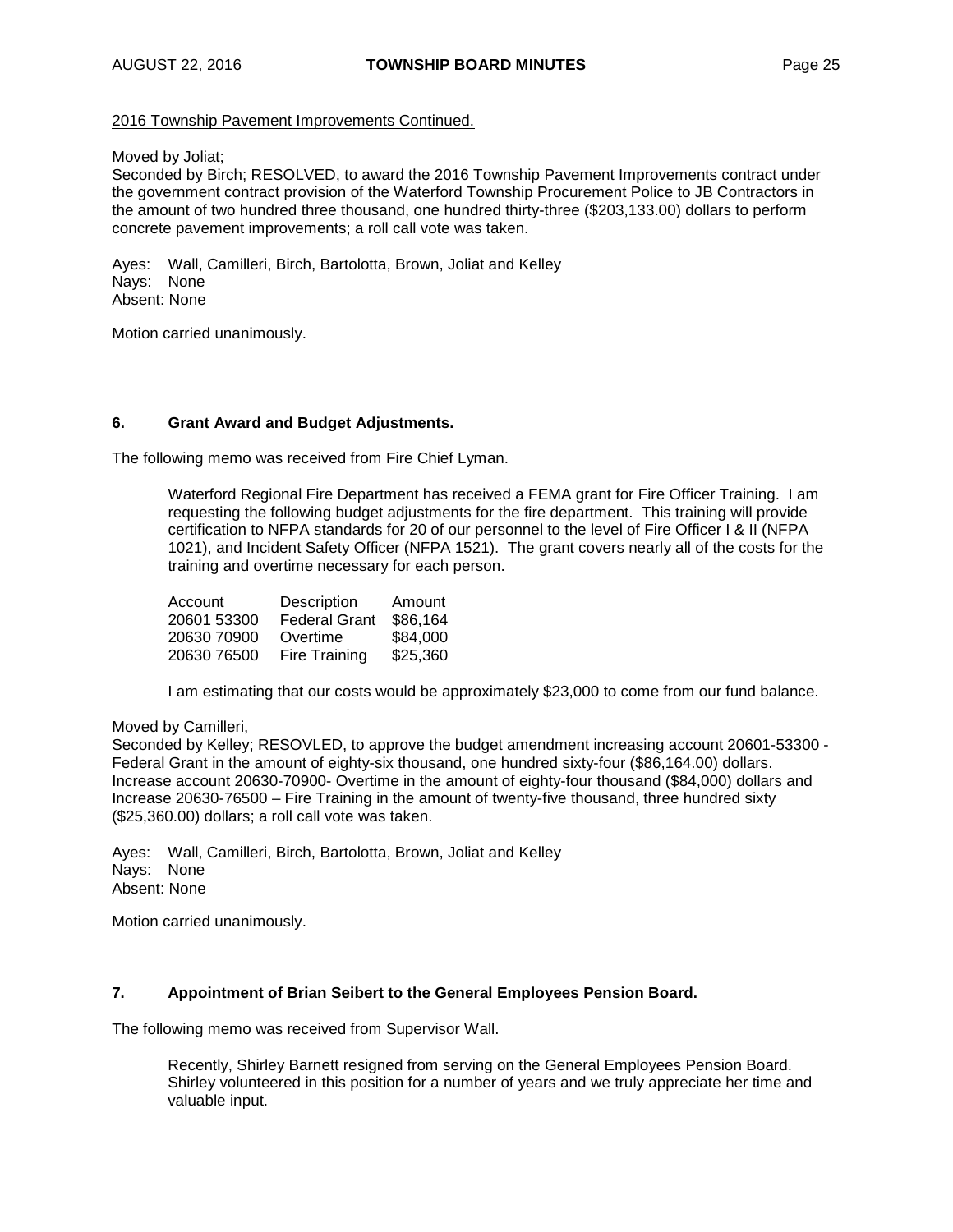Appointment of Brian Seibert to the General Employees Pension Board Continued.

The General Employees Pension Board is vested with the power and authority to administer, manage and operate the retirement system, and to interpret and implement the provisions of Chapter 2, Article III, Division 2, Section 2-091 of the Charter Township of Waterford Code of Ordinances and the ICMA plan and trust. The Board consists of five (5) committeepersons as follows:

(a) The Township Treasurer.

(b) Two (2) citizens who are electors of the Township and who are neither a member, retirant, nor beneficiary of the retirement system, to be appointed by the Township Board. (c) Two (2) members of the retirement system (or one (1) member of the retirement system and one (1) member of the defined contribution plan) to be elected by the members of the system in accordance with such rules and regulations as the committee shall from time to time adopt to govern such elections.

The vacancy created by Shirley's resignation is for one of the two citizen representatives positions on this board. I respectfully request the Township Board's approval for the appointment of Waterford Township resident and business member Brian Seibert to the General Employees Pension Board for a term of three (3) years August 23, 2016 to August 23, 2019.

Mr. Seibert holds a Bachelor's degree in Finance, is President of Michigan First Mortgage (Waterford's 2014 Business of the Year), a member of the Waterford Area Chamber of Commerce, and is an engaged citizen in the Waterford community. I believe he is clearly qualified for this position and will serve the Township well in this capacity.

Thank you for your consideration.

Moved by Birch;

Seconded by Bartolotta; RESOLVED, to appoint Mr. Brian Seibert to the General Employees Pension Board for a term of three (3) years; term to expire August 23, 2019.

Motion carried unanimously.

#### **8. Appointment of William Flury to the General Employees Pension Board.**

The following memo was received from Supervisor Wall.

I respectfully request the Township Board's approval for the reappointment of Waterford resident and long-time Board member William (Bill) Flury to the General Employees Pension Board for a three-year term September 1, 2016 to September 1, 2019.

The General Employees Pension Board is vested with the power and authority to administer, manage and operate the retirement system, and to interpret and implement the provisions of Chapter 2, Article III, Division 2, Section 2-091 of the Charter Township of Waterford Code of Ordinances and the ICMA plan and trust. The Board consists of five (5) committeepersons as follows:

(a) The Township Treasurer.

(b) Two (2) citizens who are electors of the Township and who are neither a member, retirant, nor beneficiary of the retirement system, to be appointed by the Township Board.

(c) Two (2) members of the retirement system (or one (1) member of the retirement system and one (1) member of the defined contribution plan) to be elected by the members of the system in accordance with such rules and regulations as the committee shall from time to time adopt to govern such elections.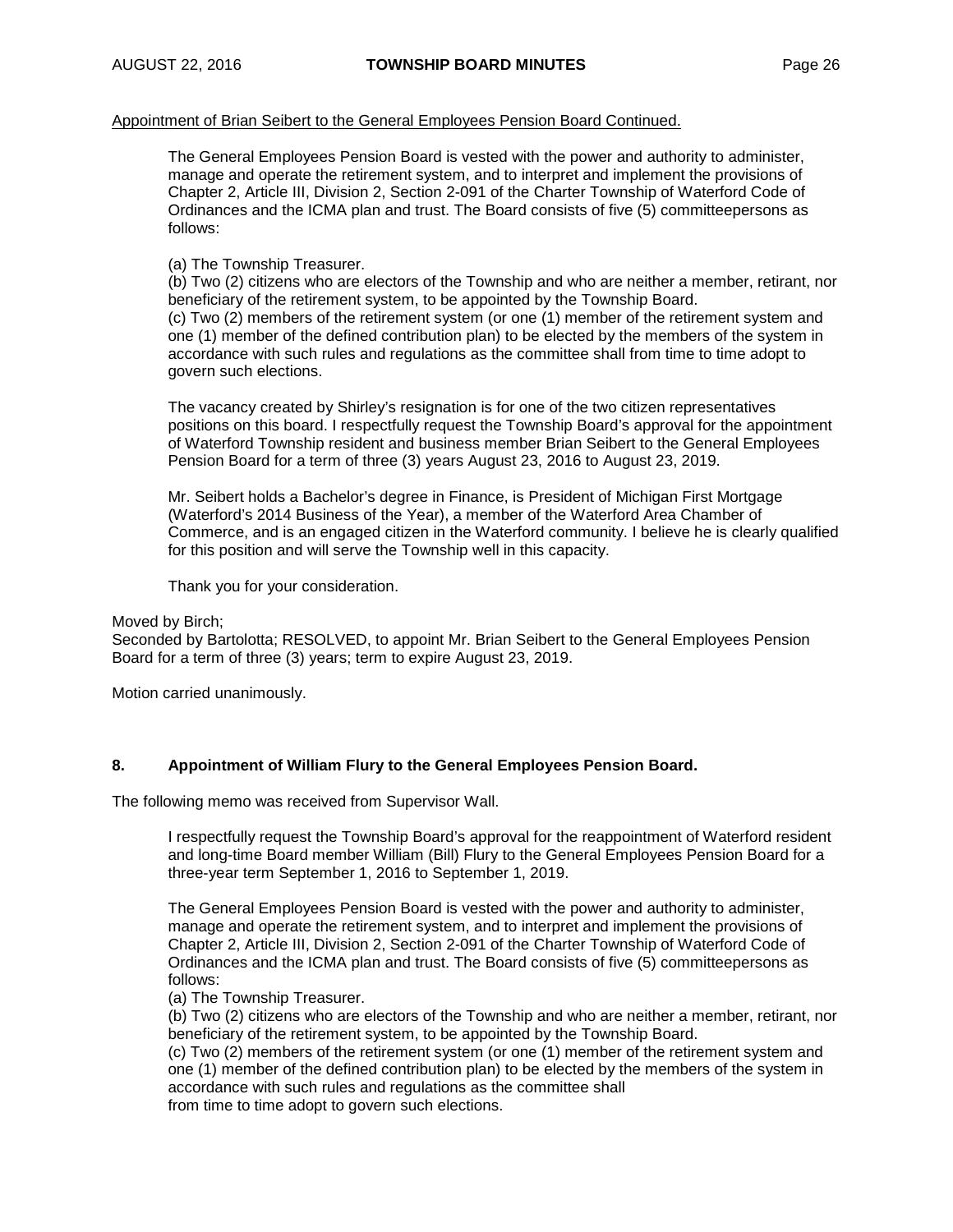#### Appointment of William Flury to the General Employees Pension Board Continued.

Mr. Flury has served the Township well in this capacity for a number of years. He is committed to the tasks required of the Board members. His contributions have been valuable and I'm confident he will continue to succeed in this role going forward.

Thank you for your consideration.

#### Moved by Camilleri;

Seconded by Birch; RESOLVED, to appoint Mr. William Flury to the General Employees Pension Board for a term of three (3) years; term to expire September 1, 2019.

Motion carried unanimously.

#### **9. Appointment of Matt Marko to the EDC Board.**

The following memo was received from Supervisor Wall.

This week current Economic Development Corporation Board Member Kyle McGrath resigned from the EDC. Many thanks to Mr. McGrath for his time and contributions to the community in this capacity.

Based on this newly created vacancy, I respectfully request the Township Board's approval for the appointment of Waterford resident Matt Marko to the Economic Development Corporation for a six year term August 23, 2016 to August 23, 2022.

I'm confident that Mr. Marko would be a valuable asset to the EDC based on his education, extensive business background, and his commitment to the betterment of the Waterford community. Matt is a recent candidate for Trustee and worked closely with the Township Board and other community leaders on Waterford's strategic plan. He is focused on the redevelopment of Waterford, attracting and retaining new businesses, and helping to bring ideas and strategies forth to ensure the community is attractive and competitive in the marketplace.

Thank you for your consideration.

Moved by Joliat;

Seconded by Camilleri; RESOLVED, to appoint Mr. Matt Marko to the Economic Development Corporation for a term of six (6) years; term to expire August 23, 2022.

Motion carried unanimously.